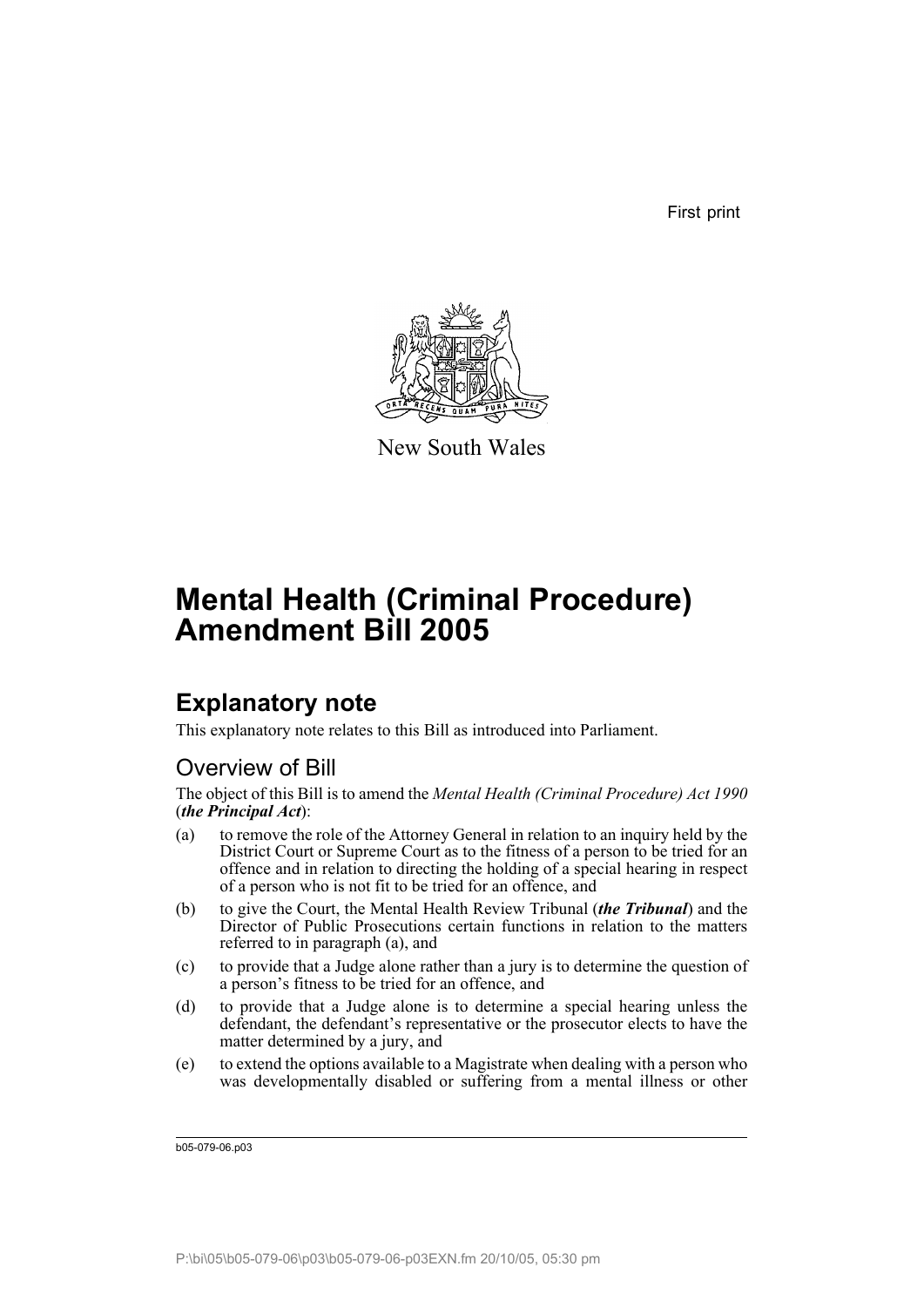Explanatory note

mental condition at the time he or she committed an offence but was not a "mentally ill" person within the meaning of the Act, and

- (f) to require a Magistrate and certain authorised officers to state reasons for certain decisions made in proceedings where it is alleged that the defendant is a person referred to in paragraph (e) or a mentally ill person, and
- (g) to enable a person who, in accordance with an order of a Magistrate, assesses the mental condition of or provides treatment to a defendant who is a person referred to in paragraph  $(e)$  to report breaches of the order to certain officers of the Probation and Parole Service or the Department of Juvenile Justice (or another person or body prescribed by the regulations), and
- (h) to remove a provision requiring a Magistrate, on application of the defendant in proceedings, to disqualify himself or herself from continuing to hear the proceedings in certain circumstances, and
- (i) for the purposes of statute law revision.

The Bill also amends the *Mental Health Act 1990*:

- (a) in connection with the amendments made to the Principal Act, and
- (b) to prevent the Tribunal from recommending the release of a person who is a forensic patient if the person has been transferred to hospital while serving a sentence of imprisonment and has not finished serving the sentence (or non-parole period for the sentence, if applicable), and
- (c) to enable the Minister for Health (as the prescribed authority under the *Mental Health Act 1990*) to take action when a person breaches a condition of an order of a court under section 39 of the Principal Act releasing a person from custody after a finding of not guilty by reason of mental illness, and
- (d) for the purposes of statute law revision.

## Outline of provisions

**Clause 1** sets out the name (also called the short title) of the proposed Act.

**Clause 2** provides for the commencement of the proposed Act on a day or days to be appointed by proclamation.

**Clause 3** is a formal provision that gives effect to the amendments to the Principal Act set out in Schedules 1 and 2.

**Clause 4** is a formal provision that gives effect to the amendments to the *Mental Health Act 1990* set out in Schedule 3.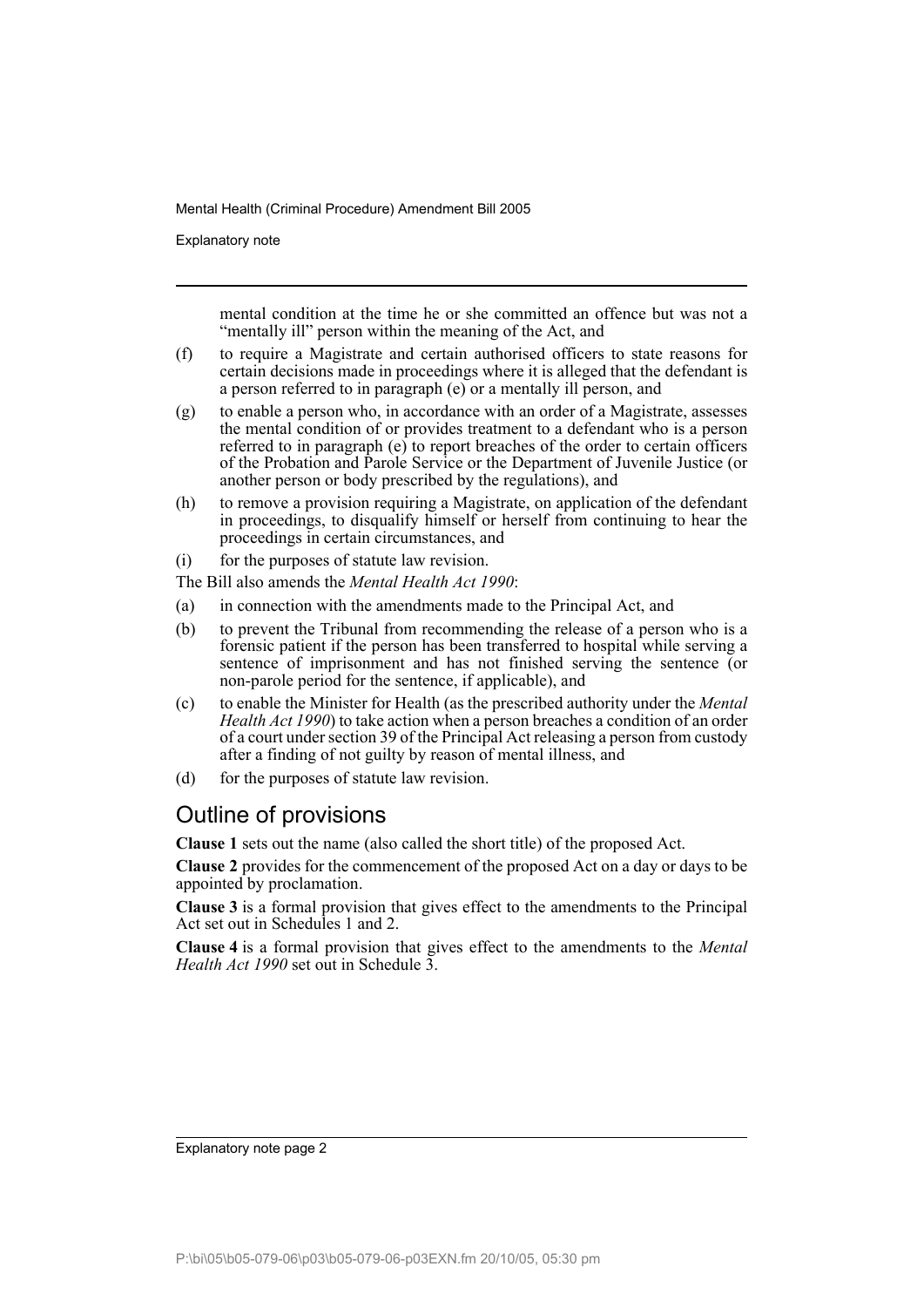Explanatory note

## **Schedule 1 Principal amendments to Mental Health (Criminal Procedure) Act 1990**

### **Amendments relating to functions of Attorney General and Director of Public Prosecutions**

**Schedule 1 [1]** amends section 8 of the Principal Act to require the Court (rather than, as at present, the Attorney General) to determine whether an inquiry should be conducted as to a person's fitness to be tried for an offence where this question is raised before arraignment. The Court already has this power under section 9 of the Principal Act in circumstances where the question of a person's fitness is raised after arraignment. **Schedule 1 [2] and [3]** make consequential amendments.

**Schedule 1 [8]** omits section 18 of the Principal Act which requires the Attorney General, after receiving notification from the Tribunal that a person is unlikely to become fit to be tried for an offence within 12 months, to direct the Court to hold a special hearing in respect of the offence or to notify the Court and the Minister for Police that no further proceedings will be taken. **Schedule 1 [9]** substitutes section 19 of the Principal Act to require the Court to hold a special hearing after receiving such a notification unless the Director of Public Prosecutions advises that no further proceedings will be taken. **Schedule 1 [6] and [10]** make consequential amendments.

**Schedule 1 [15]** substitutes section 29 of the Principal Act to require the Court to hold a further inquiry into the fitness of a person to be tried for an offence if the Tribunal has notified that a person who was previously found to be unfit to be tried has become fit. However, the Court is not to hold a further inquiry if the Director of Public Prosecutions advises that no further proceedings will be taken. Currently, the Court holds such further inquiries at the request of the Attorney General.

### **Determination of questions of fitness and conduct of special hearings**

**Schedule 1 [4]** substitutes section 11 of the Principal Act and omits section 11A to provide that the question of a person's unfitness to be tried for an offence is to be determined by the Judge alone. At present, that question is determined by a jury unless the person, with the consent of the prosecutor, elects otherwise. **Schedule 1 [5]** makes a consequential amendment.

**Schedule 1 [7]** amends section 17 of the Principal Act to require that orders of the Court to grant bail or detain a person in a hospital or other place after an inquiry as to a person's fitness to be tried for an offence are to be notified to the Tribunal.

**Schedule 1 [12]** substitutes section 21A of the Principal Act to provide that a special hearing is to be determined by the Judge alone unless an election to have the special hearing determined by a jury is made in accordance with the section by the accused person, his or her legal representative or the prosecutor. At present, a special hearing is determined by a jury unless the accused person, with the consent of the prosecutor, elects otherwise. **Schedule 1 [11]** makes a consequential amendment.

Explanatory note page 3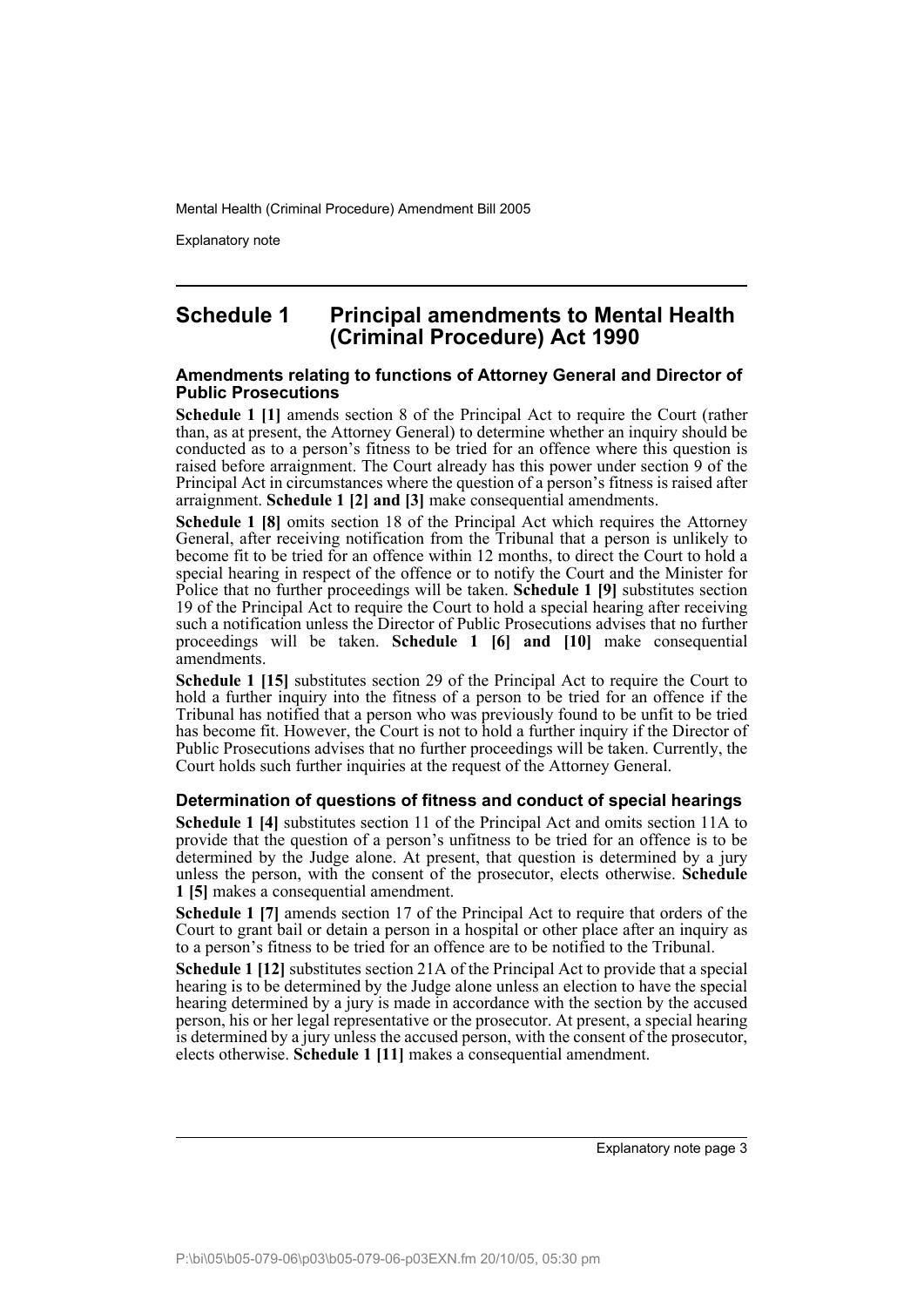Explanatory note

**Schedule 1 [13]** inserts proposed section 22A into the Principal Act to enable the Director of Public Prosecutions to amend an indictment to which a special hearing relates (subject to specified restrictions) in a similar manner to the amendment of an indictment in ordinary criminal proceedings.

**Schedule 1 [14]** amends section 23 of the Principal Act to enable the Court when imposing a limiting term with respect to a person in a special hearing to impose the term so as to be served consecutively with, or partly concurrently and partly consecutively with, another limiting term applying to the person or a sentence of imprisonment imposed on the person.

### **Summary proceedings before Magistrate relating to persons affected by mental disorders**

**Schedule 1 [17]** amends section 32 of the Principal Act to extend its operation. Currently, section 32 enables a Magistrate in proceedings to apply provisions of that section to a defendant who, at the time of the proceedings, was not a mentally ill person (as defined by the Principal Act) but developmentally disabled or suffering from a mental illness or a mental condition for which treatment is available in a hospital. The amendment extends section 32 to a defendant who was such a person at the time of the alleged commission of the relevant offence. The provisions concerned give the Magistrate options to adjourn the proceedings, grant the defendant bail or make any other appropriate order. They also enable the Magistrate to dismiss the charges and to release the defendant unconditionally or into the care of a responsible person or subject to the condition that the defendant undertake specified treatment. **Schedule 1 [16]** makes a consequential amendment.

**Schedule 1 [18]** amends section 32 of the Principal Act to require a Magistrate to state reasons for the Magistrate's decision as to whether or not a defendant should be dealt with under the provisions referred to in the preceding paragraph.

**Schedule 1 [19]** inserts section 32A into the Principal Act to permit a person who, in accordance with an order releasing a defendant under section 32, assesses the mental condition of or provides treatment to the defendant to report failures to comply with the order and other associated information despite any law (for example, any duty of confidentiality).

**Schedule 1 [20]** amends section 33 of the Principal Act to require a Magistrate or an authorised officer to state reasons for the Magistrate's or authorised officer's decision as to whether or not to deal with the defendant under certain provisions of the section. The provisions concerned enable orders to be made for the detention of a defendant who appears to be mentally ill in a hospital for assessment and give a Magistrate the power to discharge the defendant, unconditionally or subject to conditions, into the care of a responsible person.

**Schedule 1 [21]** omits section 34 of the Principal Act which requires a Magistrate to disqualify himself or herself, on the application of the defendant in proceedings before the Magistrate, from hearing the proceedings if the Magistrate has refused to deal with the defendant concerned under section 32 or 33 of the Principal Act and

Explanatory note page 4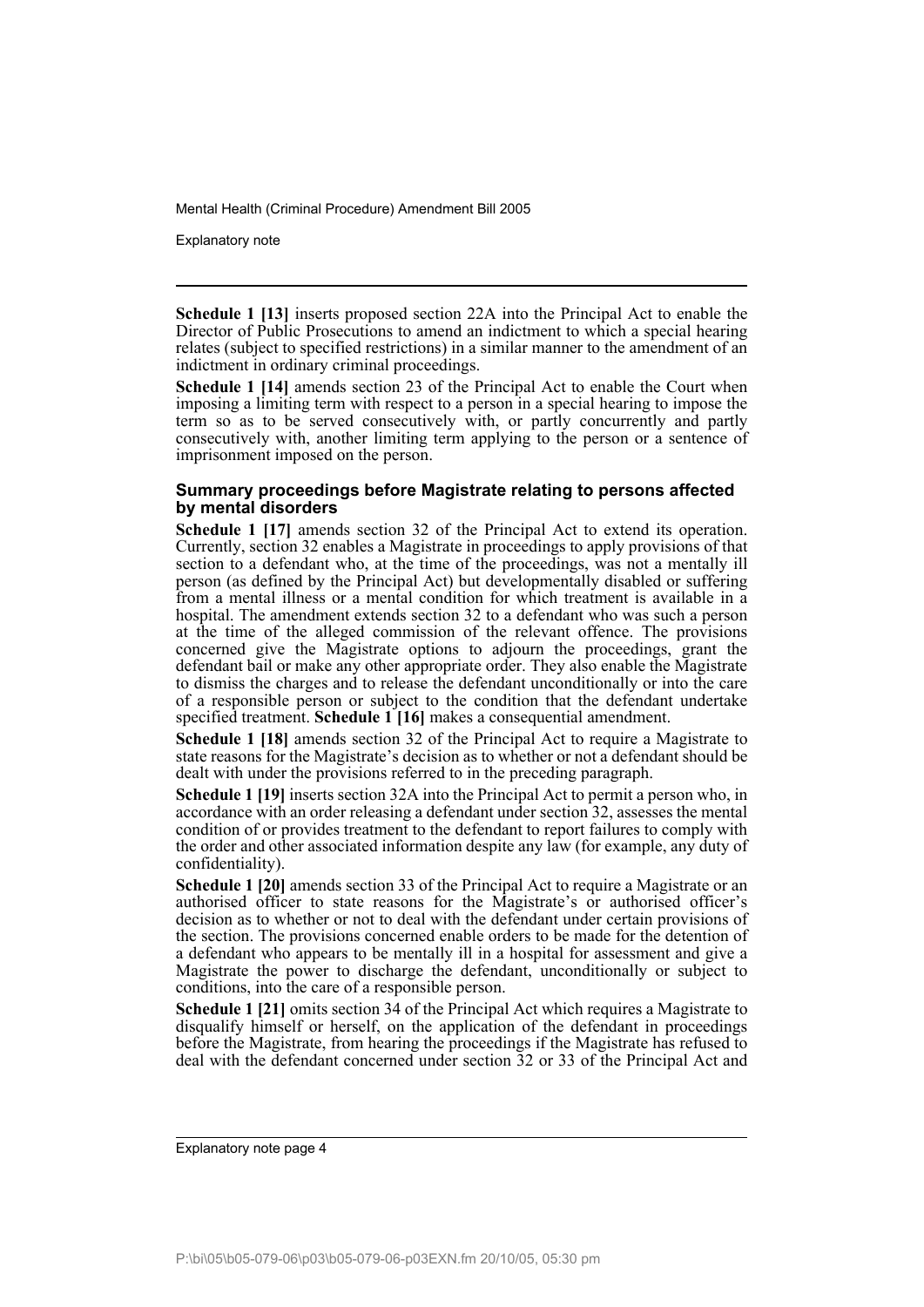Explanatory note

another Magistrate has not previously determined whether the defendant should be dealt with under those sections.

### **Defence of mental illness**

**Schedule 1 [22]** amends section 38 of the Principal Act to enable a Court, in proceedings for the trial of a person where a special verdict of not guilty by reason of mental illness is returned, to remand the person in custody pending an order being made by the Court under section 39 of the Principal Act as to whether the person is to be detained or released unconditionally or subject to conditions.

**Schedule 1 [23]** amends section 39 of the Principal Act to prevent the Court from making an order releasing a person unless the Court is satisfied, on the balance of probabilities, that the safety of the person or any member of the public will not be seriously endangered by the person's release. Section 39 is also amended to require the Registrar of the Court to notify the Minister for Health and the Tribunal of the terms of any order made under the section.

## **Savings and transitional provisions**

**Schedule 1 [24]** enables regulations to be made of a savings or transitional nature consequent on the enactment of the proposed Act.

**Schedule 1 [25]** contains savings and transitional provisions consequent on the enactment of the proposed Act that specify which amendments made by Schedule 1 to the proposed Act will apply to existing as well as future proceedings and which amendments will apply only to future proceedings.

## **Schedule 2 Amendments to Mental Health (Criminal Procedure) Act 1990 by way of statute law revision**

**Schedule 2** makes amendments to the Principal Act by way of statute law revision. The amendments change out of date references to prisoners, the Prison Medical Service, solicitors and counsel and include references to detention centres for juveniles. The amendments also include references in certain provisions to the Director-General of the Department of Juvenile Justice and juvenile justice officers so as to involve them in certain matters relating to accused persons who are juveniles.

## **Schedule 3 Amendment of Mental Health Act 1990**

**Schedule 3 [1]** amends section 80 of the *Mental Health Act 1990* (*the Act*) to require the Tribunal to review the case of a person, who has been found unfit to be tried for an offence by a court and has been granted bail, so as to determine whether the person has become fit to be tried and whether the safety of the person or any member of the public will be seriously endangered by the person's release.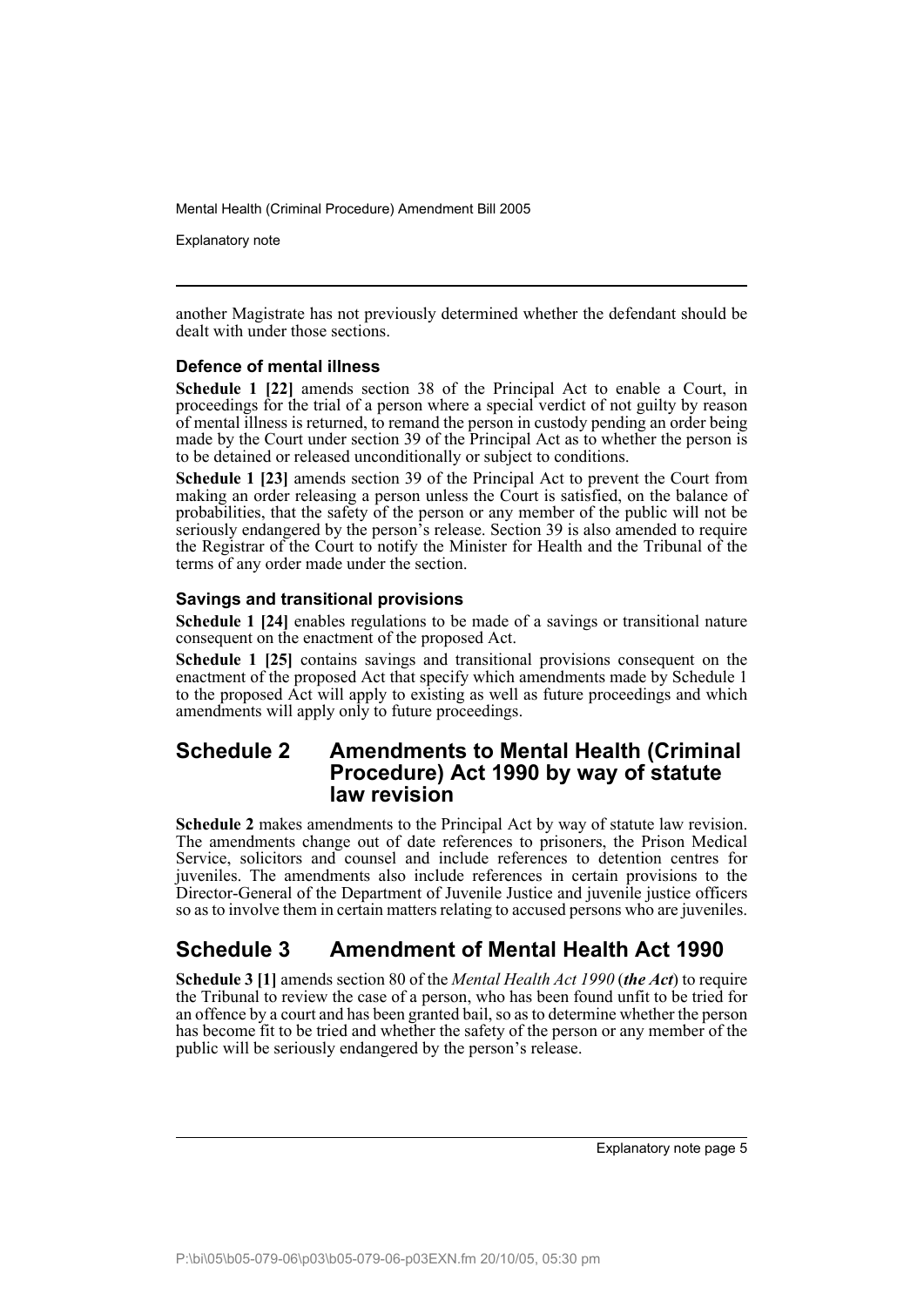Explanatory note

**Schedule 3 [2]–[5]** amend sections 80 and 82 of the Act as a consequence of the amendments made to the Principal Act by Schedule 1 [8], namely to remove the role of the Attorney General from provisions relating to the holding of special hearings.

**Schedule 3 [6]** amends section 82 of the Act to prevent the Tribunal recommending the release of a forensic patient who has been transferred to a hospital while serving a sentence of imprisonment and has not served the term of the sentence or, if a non-parole period has been set in relation to the sentence, the non-parole period. **Schedule 3 [9]–[11]** make consequential amendments.

**Schedule 3 [7]** amends section 93 of the Act to enable the prescribed authority, if it appears that a person has committed a breach of a condition of an order releasing the person from custody under section 39 of the Principal Act, to make an order for the person's apprehension and detention, care or treatment.

**Schedule 3 [8]** substitutes section 104 of the Act as a consequence of the amendments made to the Principal Act by Schedule 1 [8], namely to remove the role of the Attorney General from provisions relating to the holding of special hearings.

**Schedule 3 [12]** amends section 108 of the Act to provide that the Minister for Health may release certain forensic patients following advice from the Director of Public Prosecutions (rather than from the Attorney General, as is currently the case) that further proceedings will not be taken.

**Schedule 3 [13]** amends the definition of *forensic patient* in the Act to include a person who is granted bail pursuant to section 14 ( $\overline{b}$ ) (ii) or 17 (2) of the Principal Act.

**Schedule 3 [14]** enables regulations to be made of a savings or transitional nature consequent on the enactment of the proposed Act.

**Schedule 3 [15]** contains savings and transitional provisions consequent on the enactment of the proposed Act.

**Schedule 3 [16]** amends the Explanatory note to the Act to reflect the amendments outlined above.

Explanatory note page 6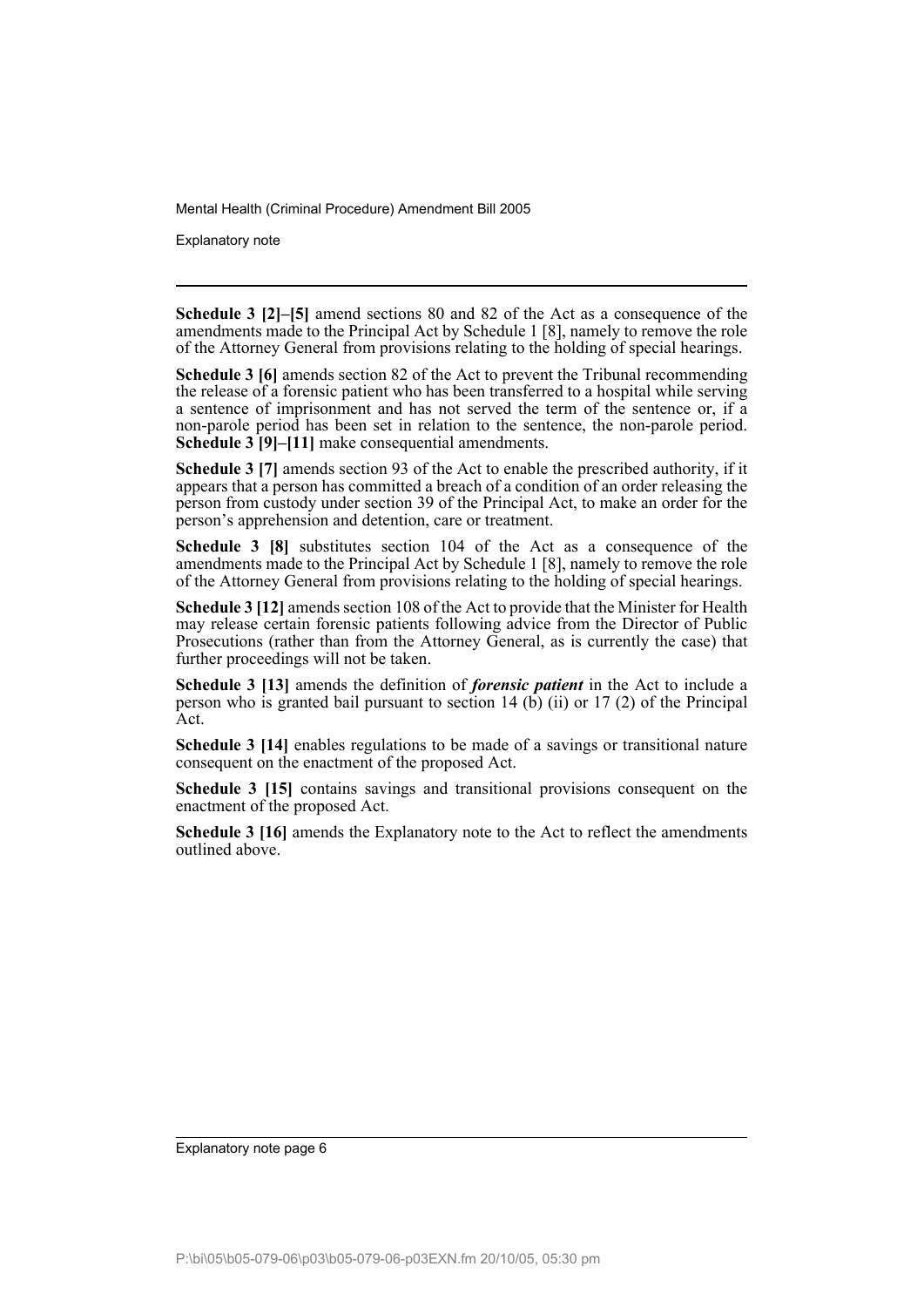First print



New South Wales

## **Mental Health (Criminal Procedure) Amendment Bill 2005**

## **Contents**

|            |                                                                                             | Page |
|------------|---------------------------------------------------------------------------------------------|------|
|            | Name of Act                                                                                 |      |
| 2          | Commencement                                                                                | 2    |
| 3          | Amendment of Mental Health (Criminal Procedure) Act 1990<br>No 10                           |      |
| 4          | Amendment of Mental Health Act 1990 No 9                                                    |      |
| Schedule 1 | Principal amendments to Mental Health (Criminal Procedure)<br>Act 1990                      |      |
| Schedule 2 | Amendments to Mental Health (Criminal Procedure) Act<br>1990 by way of statute law revision | 11   |
| Schedule 3 | Amendment of Mental Health Act 1990                                                         | 13   |
|            |                                                                                             |      |

b05-079-06.p03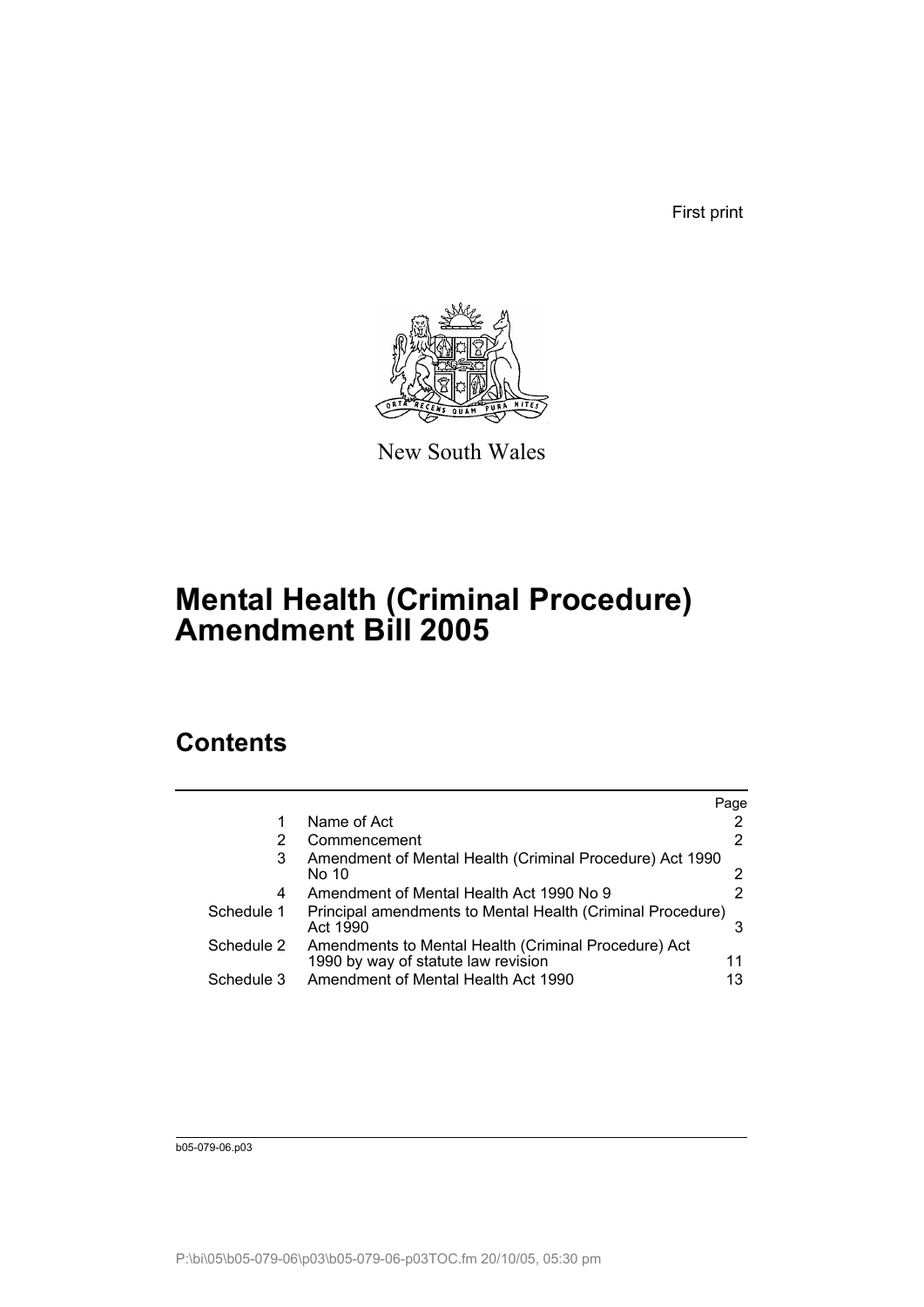Contents

Page

Contents page 2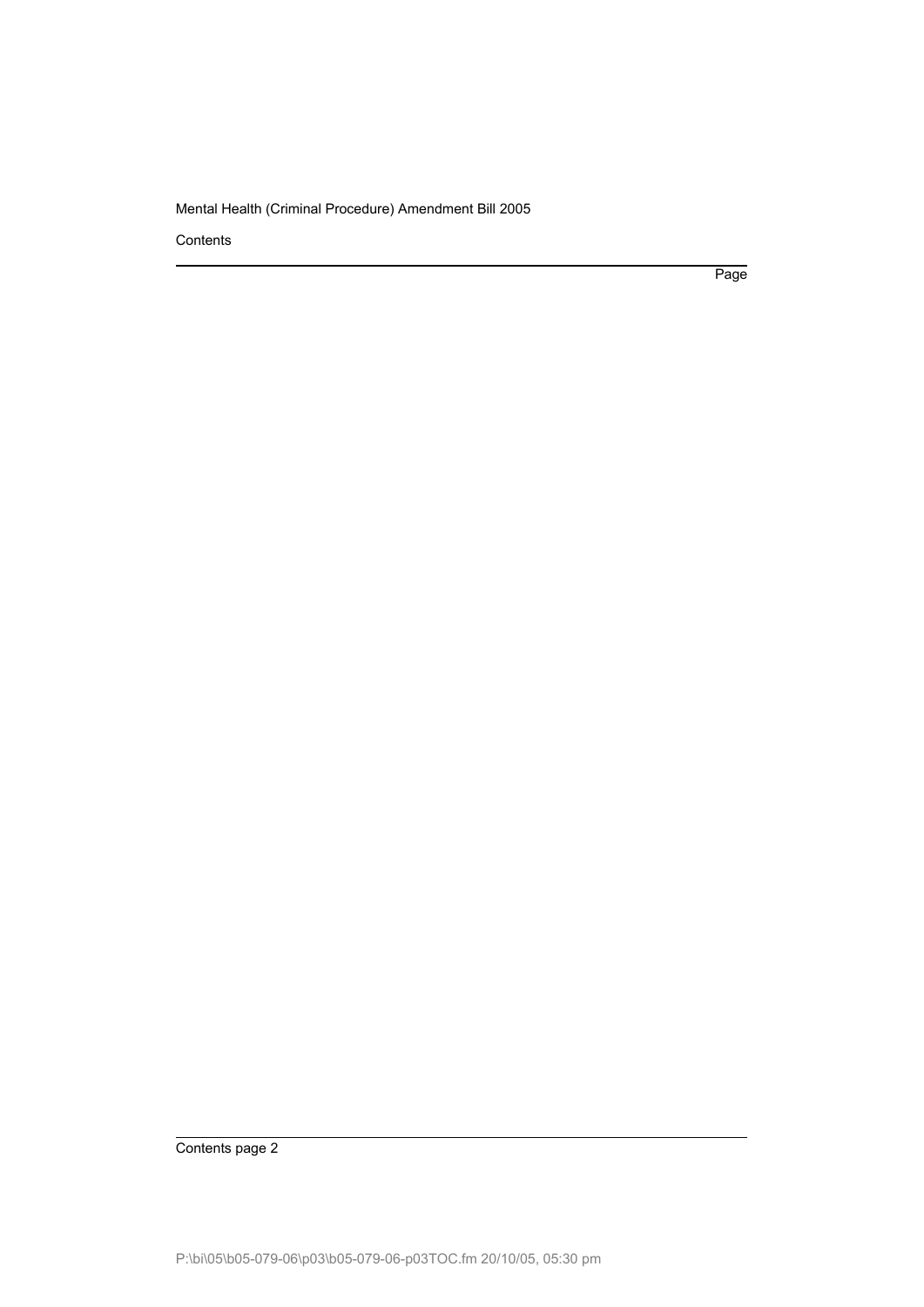

New South Wales

## **Mental Health (Criminal Procedure) Amendment Bill 2005**

No , 2005

## **A Bill for**

An Act to amend the *Mental Health (Criminal Procedure) Act 1990* with respect to inquiries to determine a person's fitness to be tried for an offence and special hearings and to amend the *Mental Health Act 1990* in connection with those matters; and for other purposes.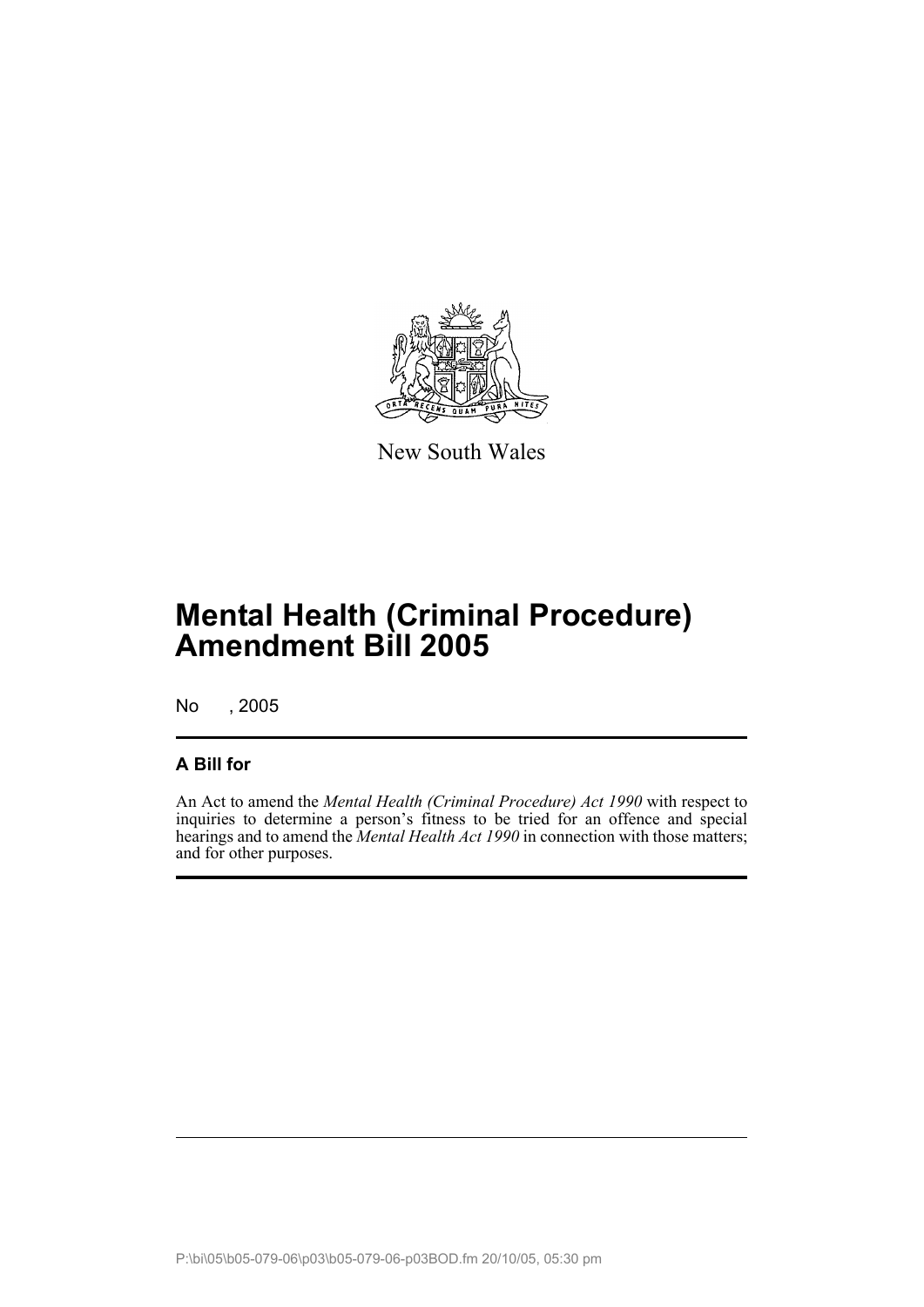|              | The Legislature of New South Wales enacts:                                                     | 1                   |
|--------------|------------------------------------------------------------------------------------------------|---------------------|
| 1            | Name of Act                                                                                    | $\overline{2}$      |
|              | This Act is the Mental Health (Criminal Procedure) Amendment<br>Act 2005.                      | 3<br>$\overline{4}$ |
| $\mathbf{2}$ | <b>Commencement</b>                                                                            | 5                   |
|              | This Act commences on a day or days to be appointed by proclamation.                           | 6                   |
| 3            | Amendment of Mental Health (Criminal Procedure) Act 1990 No 10                                 | $\overline{7}$      |
|              | The Mental Health (Criminal Procedure) Act 1990 is amended as set<br>out in Schedules 1 and 2. | 8<br>9              |
| 4            | Amendment of Mental Health Act 1990 No 9                                                       | 10                  |
|              | The <i>Mental Health Act 1990</i> is amended as set out in Schedule 3.                         | 11                  |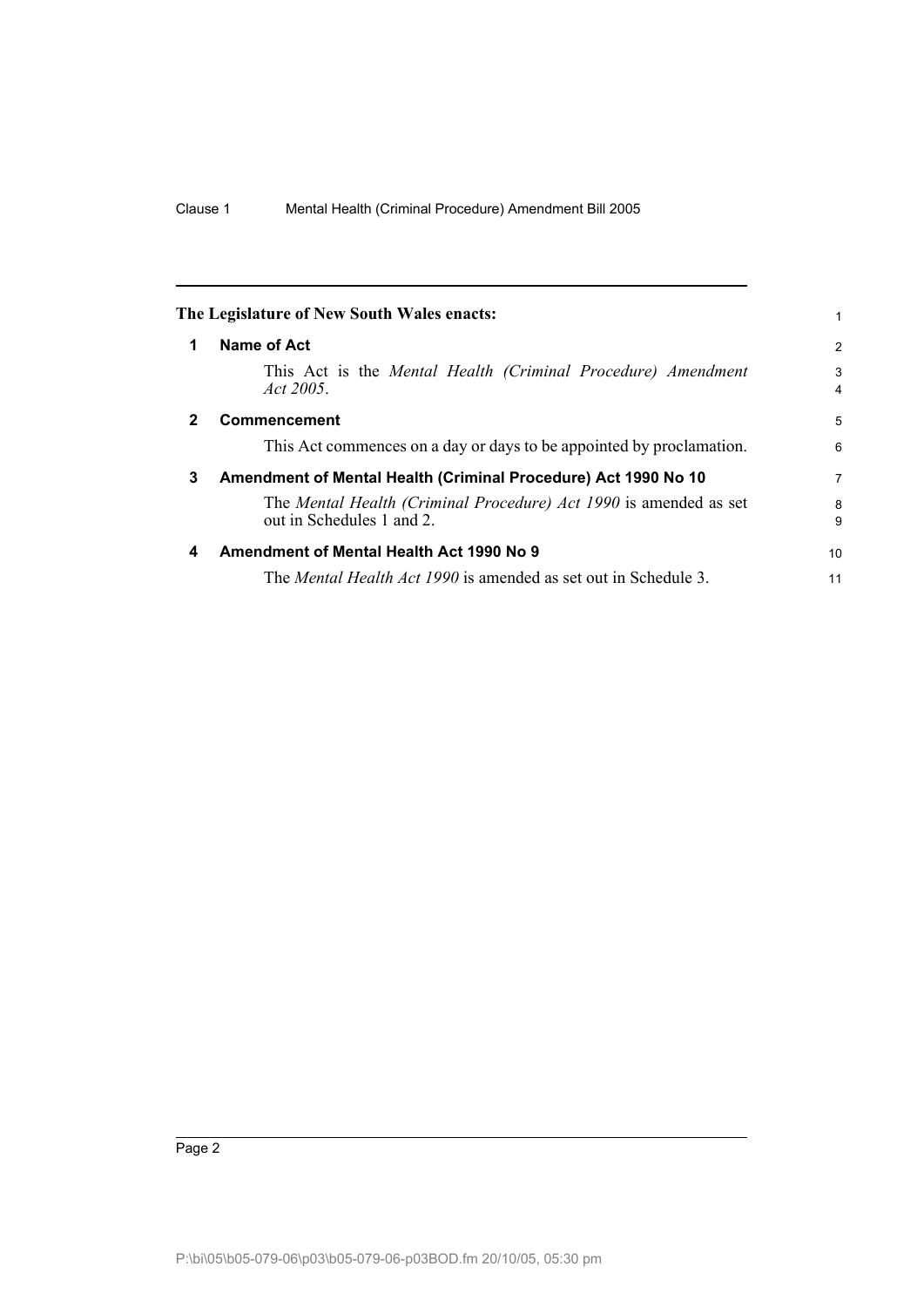Principal amendments to Mental Health (Criminal Procedure) Act 1990 Schedule 1

| <b>Schedule 1</b> | <b>Principal amendments to Mental Health</b> |
|-------------------|----------------------------------------------|
|                   | (Criminal Procedure) Act 1990                |

(Section 3) **[1] Section 8 Procedure where question of unfitness raised before arraignment** Omit "Attorney General" wherever occurring. Insert instead "Court". **[2] Section 10 Procedure on raising question of unfitness**  Omit "Attorney General" from section 10 (1) (a). Insert instead "Court". **[3] Section 10 (1)** Omit "Attorney General's". **[4] Section 11** Omit sections 11 and 11A. Insert instead: **11 Determination of question of unfitness** (1) The question of a person's unfitness to be tried for an offence is to be determined by the Judge alone. (2) Any determination by the Judge under this section must include the principles of law applied by the Judge and the findings of fact on which the Judge relied. **[5] Section 12 Conduct of inquiry** Omit section 12 (4). **[6] Section 16 Functions of Mental Health Review Tribunal on referral after inquiry** Omit "Attorney General of the determination and furnish the Director of Public Prosecutions with a copy of the notification" from section 16 (4). Insert instead "Director of Public Prosecutions of the determination". **[7] Section 17 Orders Court may make following determination of Mental Health Review Tribunal that person will be fit to plead within 12 months** Insert after section 17 (3): (4) As soon as practicable after the grant of bail under subsection (2) or the making of an order under subsection (3), the Registrar of the Court is to notify the Mental Health Review Tribunal of the 3 4 5 6 7 8 9 10 11 12 13 14 15 16 17 18 19 20 21 22 23 24 25 26 27 28 29 30 31

Page 3

32

1  $\mathfrak{p}$ 

grant of bail or the terms of the order.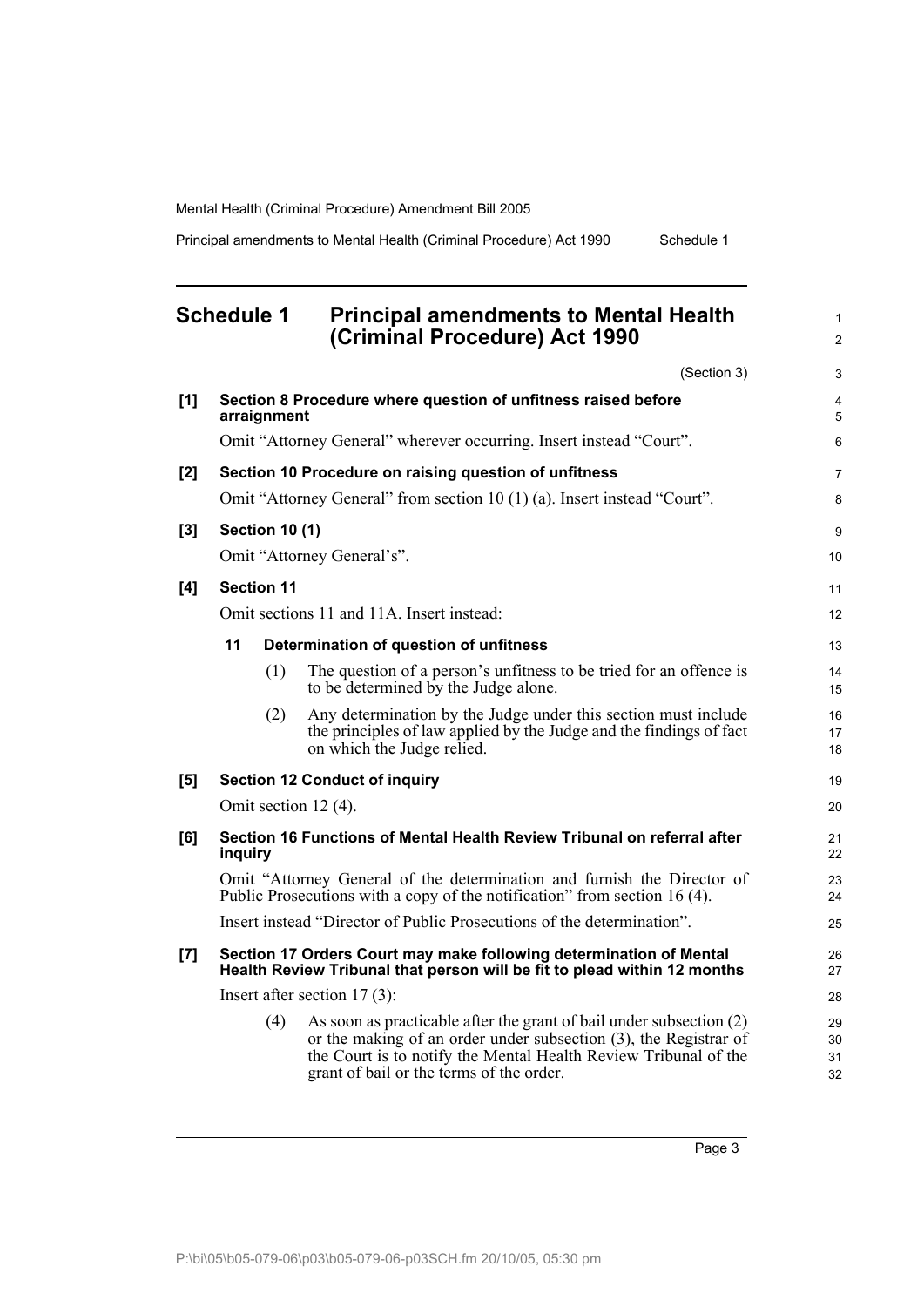Schedule 1 Principal amendments to Mental Health (Criminal Procedure) Act 1990

#### **[8] Section 18 Attorney General's functions following determination of Mental Health Review Tribunal that person will not be fit to plead within 12 months**

Omit the section.

#### **[9] Section 19**

Omit the section. Insert instead:

#### **19 Court to hold special hearing after advice received from Director of Public Prosecutions**

- (1) If the Court receives a notification of a determination from the Mental Health Review Tribunal under section 16 (3) of this Act or under section 80 (5) or 82 (3A) of the *Mental Health Act 1990* that a person will not, during the period of 12 months after the finding of unfitness, become fit to be tried for an offence, the Court:
	- (a) is to obtain the advice of the Director of Public Prosecutions as to whether further proceedings will be taken by the Director of Public Prosecutions in respect of the offence, and

- (b) is to conduct a special hearing as soon as practicable unless the Director of Public Prosecutions advises that no further proceedings will be taken.
- (2) A special hearing is a hearing for the purpose of ensuring, despite the unfitness of the person to be tried in accordance with the normal procedures, that the person is acquitted unless it can be proved to the requisite criminal standard of proof that, on the limited evidence available, the person committed the offence charged or any other offence available as an alternative to the offence charged.
- (3) If the Director of Public Prosecutions advises the Court under subsection (1) (a) that no further proceedings will be taken in respect of the offence, the Director of Public Prosecutions is also to give that advice to the Minister for Police.
- (4) Subsection (1) does not apply if the Court has already held a special hearing in relation to the offence concerned.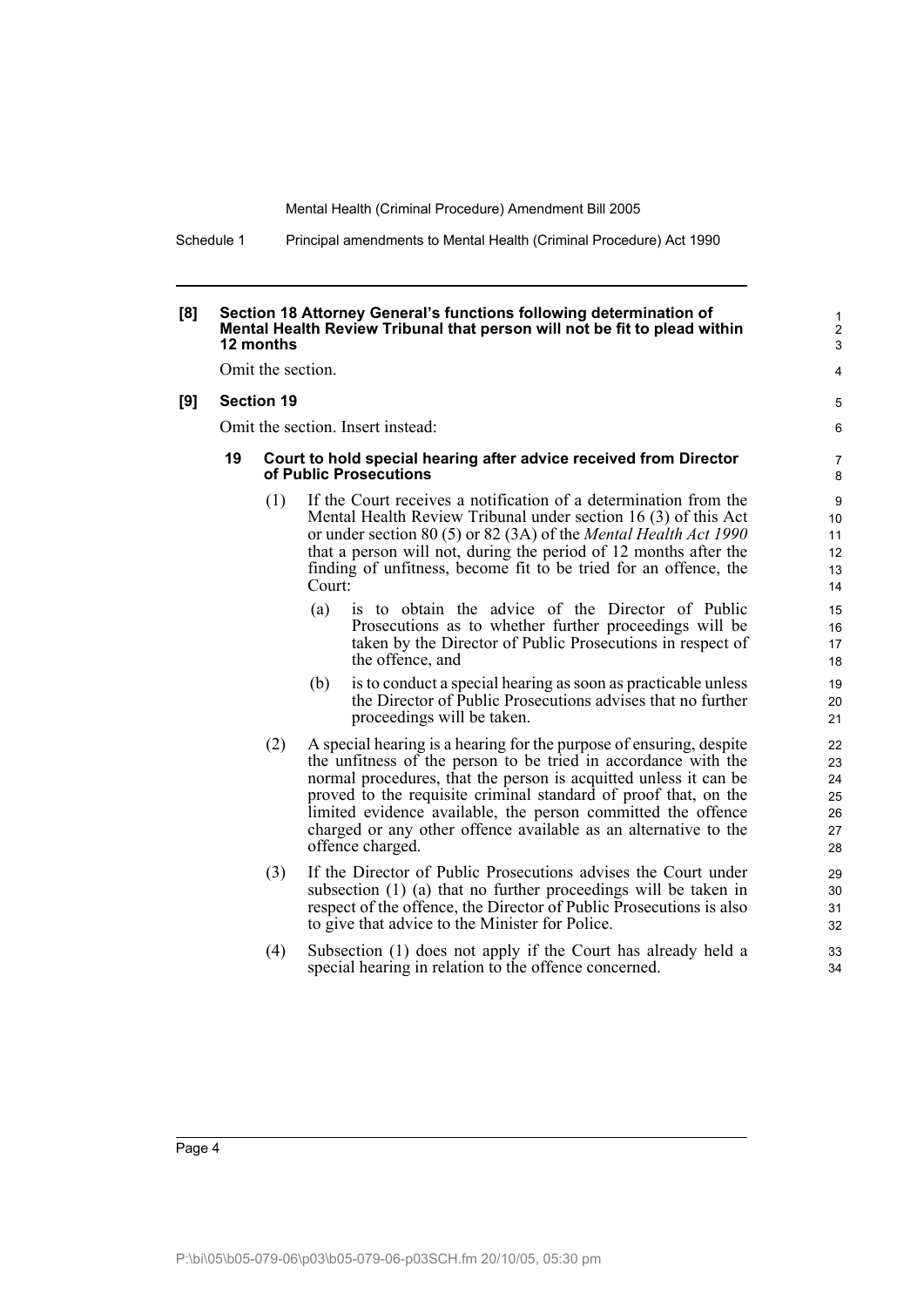Principal amendments to Mental Health (Criminal Procedure) Act 1990 Schedule 1

| $[10]$ |     |                    | Section 20 Release of certain persons                                                                                                                                                                                                                                                                 | 1                          |
|--------|-----|--------------------|-------------------------------------------------------------------------------------------------------------------------------------------------------------------------------------------------------------------------------------------------------------------------------------------------------|----------------------------|
|        |     |                    | Omit "section 18, the Attorney General".                                                                                                                                                                                                                                                              | 2                          |
|        |     |                    | Insert instead "section 19, the Director of Public Prosecutions".                                                                                                                                                                                                                                     | 3                          |
| $[11]$ |     |                    | Section 21 Nature and conduct of special hearing                                                                                                                                                                                                                                                      | 4                          |
|        |     | section 21 $(4)$ . | Insert "for which a jury has been constituted" after "a special hearing" in                                                                                                                                                                                                                           | 5<br>6                     |
| $[12]$ |     | <b>Section 21A</b> |                                                                                                                                                                                                                                                                                                       | 7                          |
|        |     |                    | Omit the section. Insert instead:                                                                                                                                                                                                                                                                     | 8                          |
|        | 21A |                    | Judge to try special hearing unless election for jury made                                                                                                                                                                                                                                            | 9                          |
|        |     | (1)                | At a special hearing, the question whether an accused person has<br>committed an offence charged or any other offence available as<br>an alternative to an offence charged is to be determined by the<br>Judge alone unless an election to have a special hearing<br>determined by a jury is made by: | 10<br>11<br>12<br>13<br>14 |
|        |     |                    | the accused person and the Court is satisfied that the<br>(a)<br>person sought and received advice in relation to the<br>election from an Australian legal practitioner and<br>understood the advice, or                                                                                              | 15<br>16<br>17<br>18       |
|        |     |                    | (b)<br>an Australian legal practitioner representing the accused<br>person, or                                                                                                                                                                                                                        | 19<br>20                   |
|        |     |                    | (c)<br>the prosecutor.                                                                                                                                                                                                                                                                                | 21                         |
|        |     | (2)                | An election to have a special hearing determined by a jury must<br>be made:                                                                                                                                                                                                                           | 22<br>23                   |
|        |     |                    | in the case of an election by the accused person or the<br>(a)<br>Australian legal practitioner representing the accused<br>person—on any day before the day fixed for the special<br>hearing in the Supreme Court or the District Court, or                                                          | 24<br>25<br>26<br>27       |
|        |     |                    | (b)<br>in the case of an election by the prosecutor—at least 7 days<br>before the day fixed for the special hearing in the Supreme<br>Court or the District Court.                                                                                                                                    | 28<br>29<br>30             |
|        |     | (3)                | An accused person or an Australian legal practitioner<br>representing an accused person who elects to have a special<br>hearing determined by a jury may, at any time before the day<br>fixed for the special hearing, subsequently elect to have the<br>matter determined by the Judge alone.        | 31<br>32<br>33<br>34<br>35 |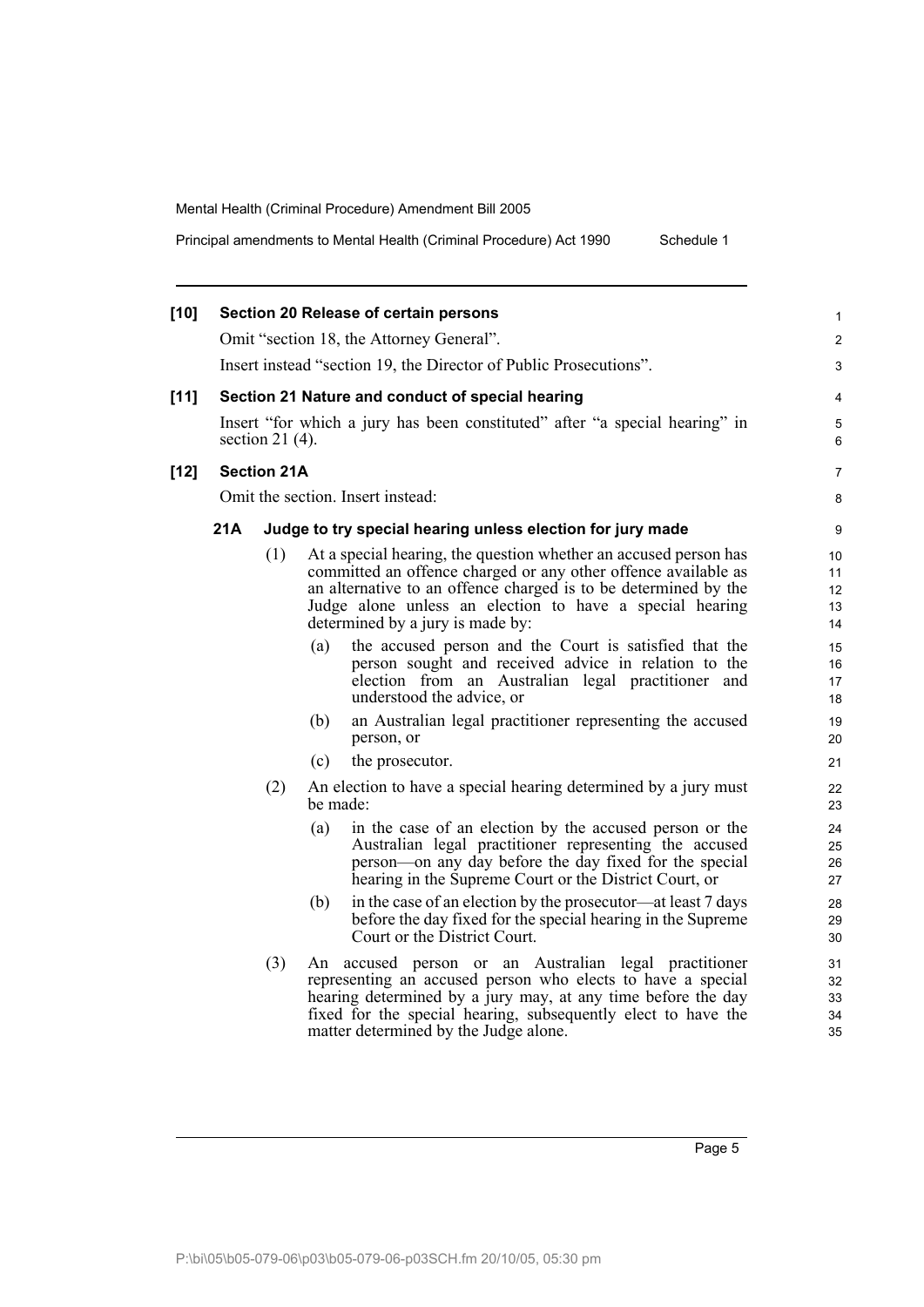Schedule 1 Principal amendments to Mental Health (Criminal Procedure) Act 1990

|        |     | (4)                |                          | The <i>Jury Act 1977</i> applies to and in respect of the constitution of<br>a jury, and a jury constituted, for the purpose of a special hearing<br>in the same way as it applies to and in respect of the constitution<br>of a jury, and a jury constituted, for the trial of any criminal<br>proceedings.              | 1<br>2<br>3<br>4<br>5      |
|--------|-----|--------------------|--------------------------|---------------------------------------------------------------------------------------------------------------------------------------------------------------------------------------------------------------------------------------------------------------------------------------------------------------------------|----------------------------|
|        |     | (5)                |                          | A member of a jury otherwise constituted for the purpose of any<br>proceedings relating to the same accused person and the same<br>offence is disqualified from being a member of a jury constituted<br>as referred to in subsection $(4)$ .                                                                              | 6<br>7<br>8<br>9           |
|        |     | (6)                | section.                 | Rules of court may be made with respect to elections under this                                                                                                                                                                                                                                                           | 10<br>11                   |
| $[13]$ |     | <b>Section 22A</b> |                          |                                                                                                                                                                                                                                                                                                                           | 12                         |
|        |     |                    | Insert after section 22: |                                                                                                                                                                                                                                                                                                                           | 13                         |
|        | 22A |                    |                          | <b>Amendment of indictment</b>                                                                                                                                                                                                                                                                                            | 14                         |
|        |     | (1)                |                          | The provisions of the <i>Criminal Procedure Act 1986</i> apply to the<br>amendment of an indictment under this section in the same way<br>as they apply to the amendment of an indictment in ordinary<br>criminal proceedings, subject to any modifications that the Court<br>considers appropriate in the circumstances. | 15<br>16<br>17<br>18<br>19 |
|        |     | (2)                |                          | Without limiting subsection (1), the Director of Public<br>Prosecutions may, with the leave of the Court or the consent of<br>an Australian legal practitioner representing the accused person,<br>amend an indictment to which a special hearing relates.                                                                | 20<br>21<br>22<br>23       |
| $[14]$ |     |                    |                          | Section 23 Procedure after completion of special hearing                                                                                                                                                                                                                                                                  | 24                         |
|        |     |                    |                          | Omit section 23 (5). Insert instead:                                                                                                                                                                                                                                                                                      | 25                         |
|        |     | (5)                |                          | A limiting term nominated in respect of a person takes effect<br>from the time when it is nominated unless the Court:                                                                                                                                                                                                     | 26<br>27                   |
|        |     |                    | (a)                      | after taking into account the periods, if any, of the person's<br>custody or detention before, during and after the special<br>hearing (being periods related to the offence), directs that<br>the term be taken to have commenced at an earlier time, or                                                                 | 28<br>29<br>30<br>31       |
|        |     |                    | (b)                      | directs that the term commence at a later time so as to be<br>served consecutively with (or partly concurrently and<br>partly consecutively with) some other limiting term<br>nominated in respect of the person or a sentence of<br>imprisonment imposed on the person.                                                  | 32<br>33<br>34<br>35<br>36 |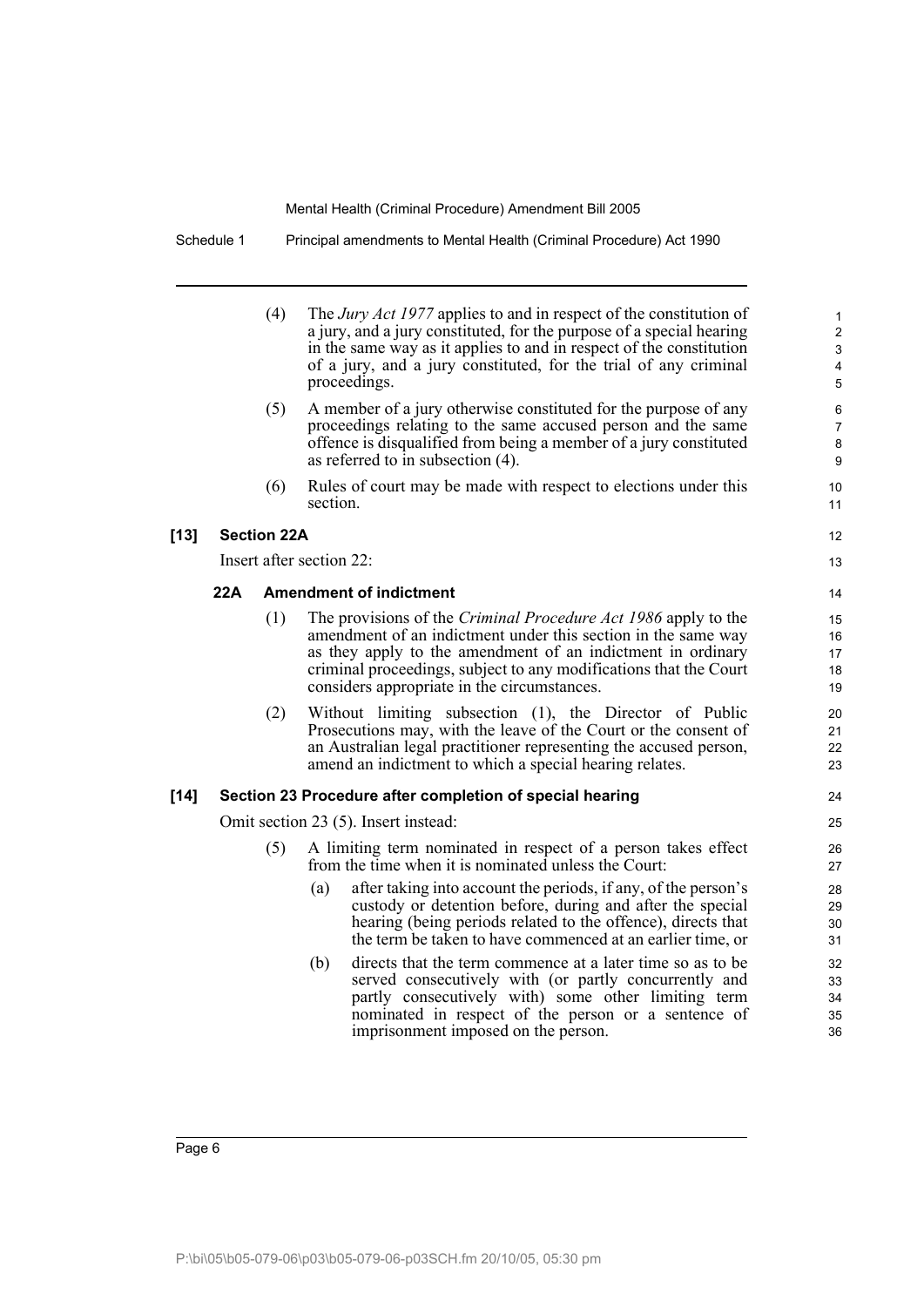Principal amendments to Mental Health (Criminal Procedure) Act 1990 Schedule 1

- (6) When making a direction under subsection (5) (b), the Court is to take into account that:
	- (a) a sentence of imprisonment imposed in a normal trial of criminal proceedings may be subject to a non-parole period whereas a limiting term is not, and
	- (b) in a normal trial of criminal proceedings, consecutive sentences of imprisonment are to be imposed with regard to non-parole periods (as referred to in section 47 (4) and (5) of the *Crimes (Sentencing Procedure) Act 1999*).

#### **[15] Section 29**

Omit the section. Insert instead:

### **29 Action to be taken on notification that a person is fit to be tried**

- (1) If the Mental Health Review Tribunal has notified the Court that it is of the opinion that a person who has been found to be unfit to be tried for an offence has become fit to be tried for the offence (whether or not a special hearing has been conducted in respect of the offence), the Court:
	- (a) is to obtain the advice of the Director of Public Prosecutions as to whether further proceedings will be taken by the Director of Public Prosecutions in respect of the offence, and
	- (b) is to hold a further inquiry as to the person's fitness as soon as practicable unless the Director of Public Prosecutions advises that the person will not be further proceeded against in respect of the offence.
- (2) The Director of Public Prosecutions must advise the Minister for Health and the Mental Health Review Tribunal if the Director has determined that no further proceedings will be taken in respect of the offence.
- (3) If the Director of Public Prosecutions advises the Minister for Health that a person will not be further proceeded against, the Minister for Health must, after having informed the Minister for Police of the date of the person's release, do all such things within the power of the Minister for Health to order the person's release from detention or to otherwise ensure the person's release from detention.
- (4) Sections 11 and 12 apply to and in respect of a further inquiry under this section in the same way as those sections apply to and in respect of an inquiry.

Page 7

10 11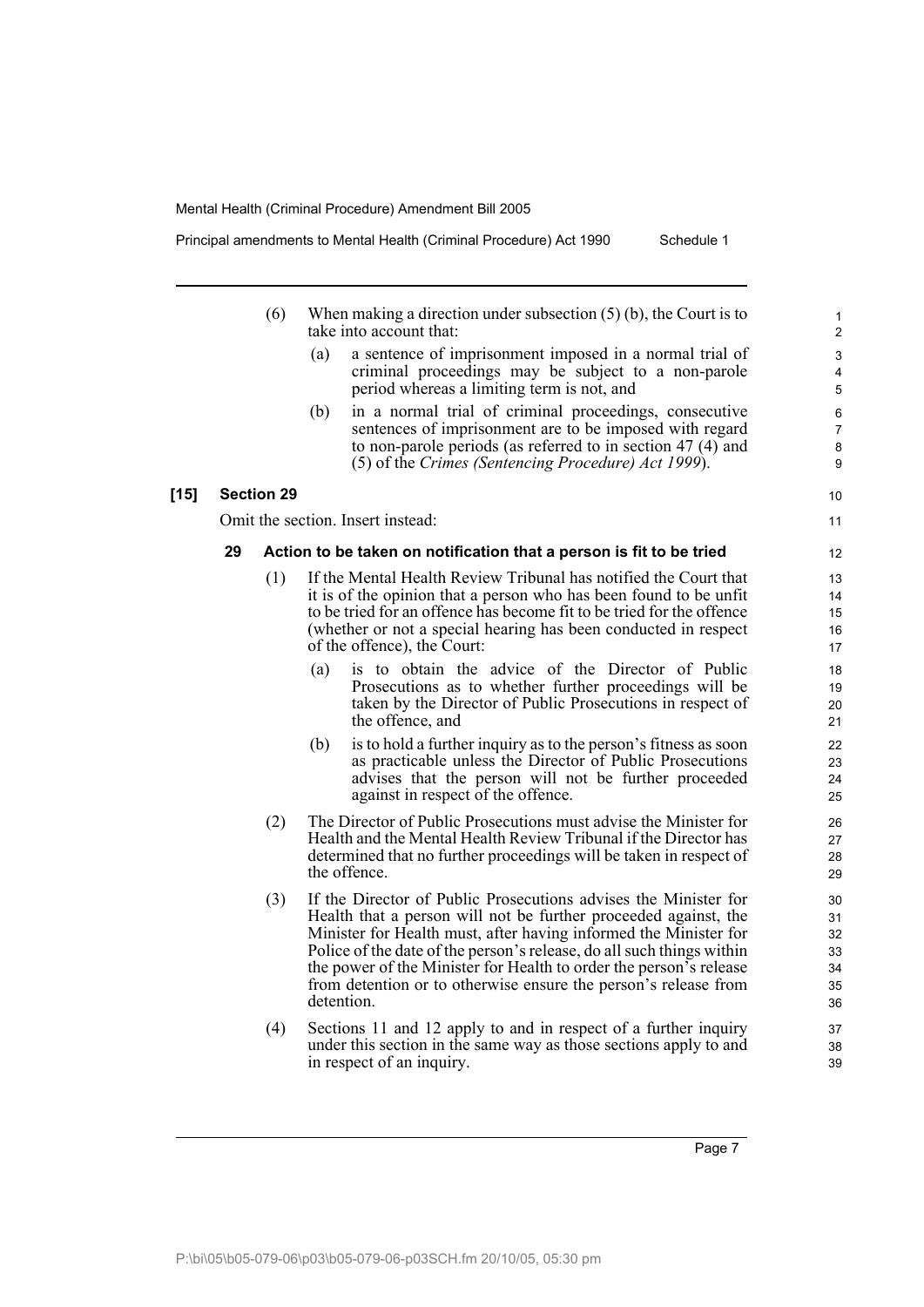Schedule 1 Principal amendments to Mental Health (Criminal Procedure) Act 1990

| $[16]$ |     |                    | <b>Section 31 Application</b><br>Omit section $31$ (2).                                                                                                                                                                                                                                                                                                                                             | $\mathbf{1}$<br>$\overline{2}$   |
|--------|-----|--------------------|-----------------------------------------------------------------------------------------------------------------------------------------------------------------------------------------------------------------------------------------------------------------------------------------------------------------------------------------------------------------------------------------------------|----------------------------------|
| $[17]$ |     |                    | Section 32 Persons suffering from mental illness or condition                                                                                                                                                                                                                                                                                                                                       | 3                                |
|        |     |                    | Insert "(or was at the time of the alleged commission of the offence to which<br>the proceedings relate)" after "defendant is" in section $32(1)(a)$ .                                                                                                                                                                                                                                              | 4<br>5                           |
| $[18]$ |     |                    | Section 32 (4A) and (4B)                                                                                                                                                                                                                                                                                                                                                                            | 6                                |
|        |     |                    | Insert after section $32(4)$ :                                                                                                                                                                                                                                                                                                                                                                      | $\overline{7}$                   |
|        |     | (4A)               | A Magistrate is to state the reasons for making a decision as to<br>whether or not a defendant should be dealt with under subsection<br>$(2)$ or $(3)$ .                                                                                                                                                                                                                                            | 8<br>9<br>10                     |
|        |     | (4B)               | A failure to comply with subsection (4A) does not invalidate any<br>decision of a Magistrate under this section.                                                                                                                                                                                                                                                                                    | 11<br>12                         |
| $[19]$ |     | <b>Section 32A</b> |                                                                                                                                                                                                                                                                                                                                                                                                     | 13                               |
|        |     |                    | Insert after section 32:                                                                                                                                                                                                                                                                                                                                                                            | 14                               |
|        | 32A |                    | <b>Reports from treatment providers</b>                                                                                                                                                                                                                                                                                                                                                             | 15                               |
|        |     | (1)                | Despite any law, a person who is to assess another person's<br>mental condition or provide treatment to another person in<br>accordance with an order under section 32 (3) (a <i>treatment</i><br><i>provider</i> ) may report a failure to comply with a condition of the<br>order by the other person to any of the following:<br>an officer of Community Offender Services, Probation and<br>(a) | 16<br>17<br>18<br>19<br>20<br>21 |
|        |     |                    | Parole Service.                                                                                                                                                                                                                                                                                                                                                                                     | 22                               |
|        |     |                    | an officer of the Department of Juvenile Justice,<br>(b)                                                                                                                                                                                                                                                                                                                                            | 23<br>24                         |
|        |     |                    | any other person or body prescribed by the regulations.<br>(c)                                                                                                                                                                                                                                                                                                                                      | 25                               |
|        |     | (2)                | A treatment provider may include in a report under this section<br>any information that the treatment provider considers is relevant<br>to the making of a decision in relation to the failure to comply<br>concerned.                                                                                                                                                                              | 26<br>27<br>28                   |
|        |     | (3)                | A report provided under this section is to be in the form approved<br>for the time being by the Director-General of the Attorney<br>General's Department.                                                                                                                                                                                                                                           | 29<br>30<br>31                   |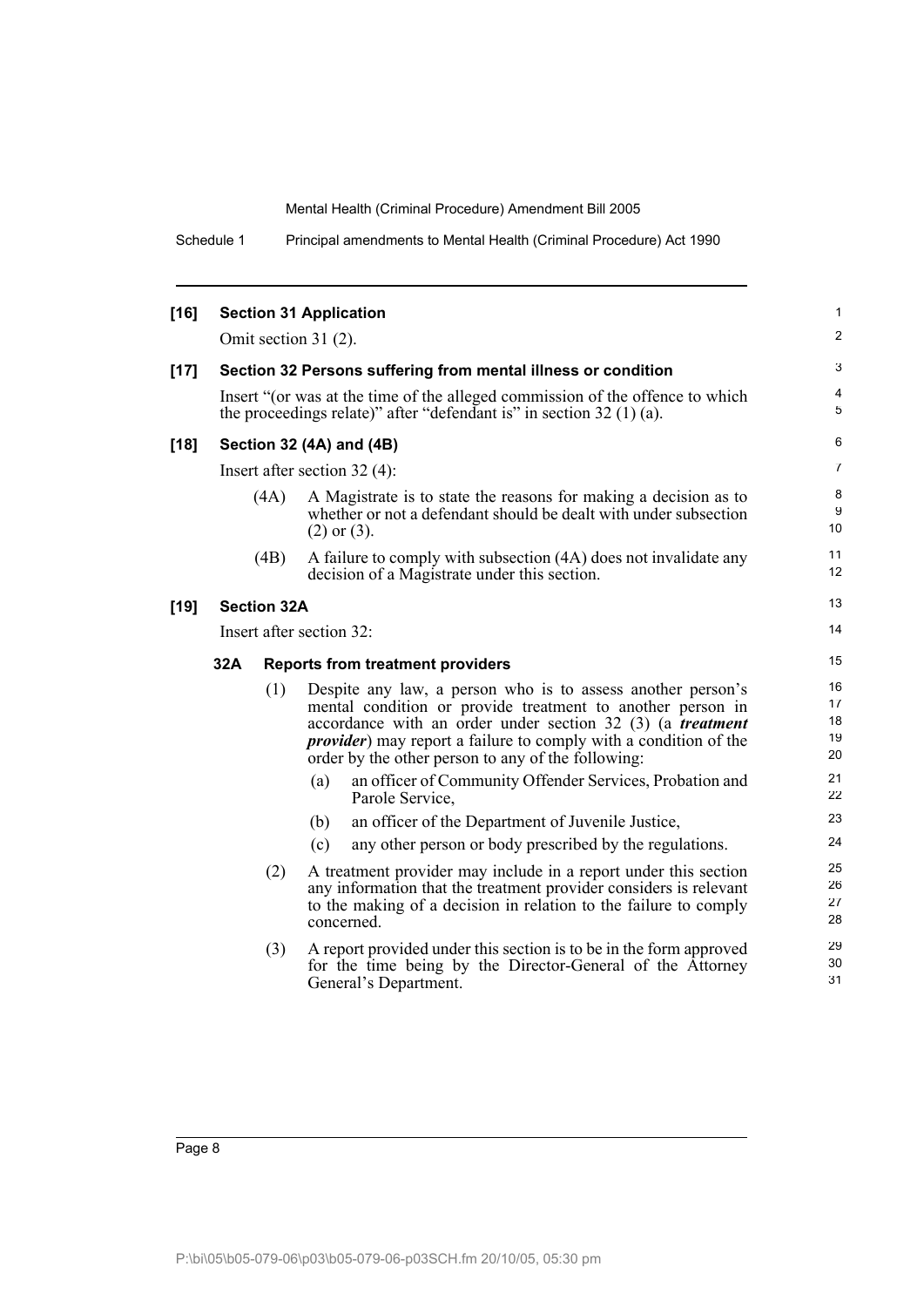Principal amendments to Mental Health (Criminal Procedure) Act 1990 Schedule 1

| $[20]$ |                   |                                                                                                                                                                                                                                                                                        |                            |
|--------|-------------------|----------------------------------------------------------------------------------------------------------------------------------------------------------------------------------------------------------------------------------------------------------------------------------------|----------------------------|
|        |                   | <b>Section 33 Mentally ill persons</b>                                                                                                                                                                                                                                                 | $\mathbf{1}$               |
|        |                   | Insert after section $33(4)$ :                                                                                                                                                                                                                                                         | 2                          |
|        | (4A)              | A Magistrate is to state the reasons for making a decision as to<br>whether or not a defendant should be dealt with by an order under<br>subsection $(1)$ or $(1A)$ .                                                                                                                  | 3<br>4<br>5                |
|        | (4B)              | An authorised officer is to state the reasons for making a decision<br>as to whether or not a defendant should be dealt with by an order<br>under subsection (1D).                                                                                                                     | 6<br>7<br>8                |
|        | (4C)              | A failure to comply with subsection (4A) or (4B) does not<br>invalidate any decision of a Magistrate or authorised officer<br>under this section.                                                                                                                                      | 9<br>10<br>11              |
| $[21]$ |                   | <b>Section 34 Disqualification of Magistrate</b>                                                                                                                                                                                                                                       | 12                         |
|        | Omit the section. |                                                                                                                                                                                                                                                                                        | 13                         |
| $[22]$ |                   | <b>Section 38 Special verdict</b>                                                                                                                                                                                                                                                      | 14                         |
|        |                   | Insert at the end of the section:                                                                                                                                                                                                                                                      | 15                         |
|        | (2)               | If a special verdict of not guilty by reason of mental illness is<br>returned at the trial of a person for an offence, the Court may<br>remand the person in custody until the making of an order under<br>section 39 in respect of the person.                                        | 16<br>17<br>18<br>19       |
| $[23]$ |                   | Section 39 Effect of finding and declaration of mental illness                                                                                                                                                                                                                         | 20                         |
|        |                   | Insert at the end of the section:                                                                                                                                                                                                                                                      | 21                         |
|        | (2)               | The Court is not to make an order under this section for the<br>release of a person from custody unless it is satisfied, on the<br>balance of probabilities, that the safety of the person or any<br>member of the public will not be seriously endangered by the<br>person's release. | 22<br>23<br>24<br>25<br>26 |
|        | (3)               | As soon as practicable after the making of an order under this<br>section, the Registrar of the Court is to notify the Minister for<br>Health and the Mental Health Review Tribunal of the terms of the<br>order.                                                                      | 27<br>28<br>29<br>30       |
| $[24]$ |                   | <b>Schedule 1 Savings and transitional provisions</b>                                                                                                                                                                                                                                  | 31                         |
|        |                   | Insert at the end of clause $1A(1)$ :                                                                                                                                                                                                                                                  | 32                         |
|        |                   | Mental Health<br>(Criminal Procedure)<br>Amendment<br>Act 2005                                                                                                                                                                                                                         | 33<br>34                   |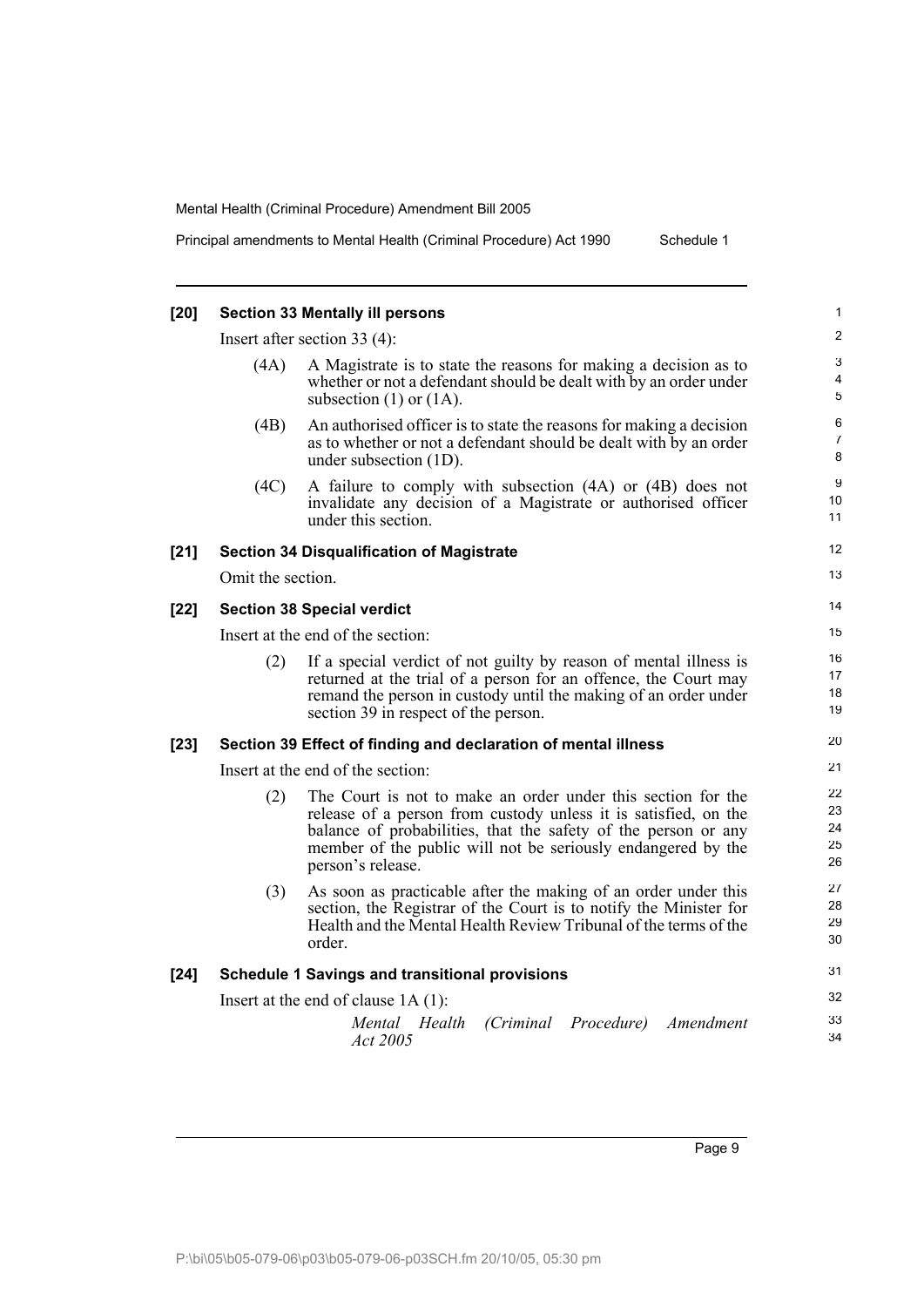Schedule 1 Principal amendments to Mental Health (Criminal Procedure) Act 1990

## **[25] Schedule 1, clause 3**

Insert after clause 2:

#### **3 Amendments made by Mental Health (Criminal Procedure) Amendment Act 2005**

(1) Except as provided by subclause (2), an amendment made to this Act by Schedule 1 to the *Mental Health (Criminal Procedure) Amendment Act 2005* applies to proceedings whether commenced before, on or after the commencement of the amendment.

(2) An amendment made to this Act by Schedule 1 [4] or [12] to the *Mental Health (Criminal Procedure) Amendment Act 2005* applies to proceedings for offences, whether or not the offences were committed before, on or after the commencement of the amendment, but does not apply to proceedings commenced before the commencement of the amendment.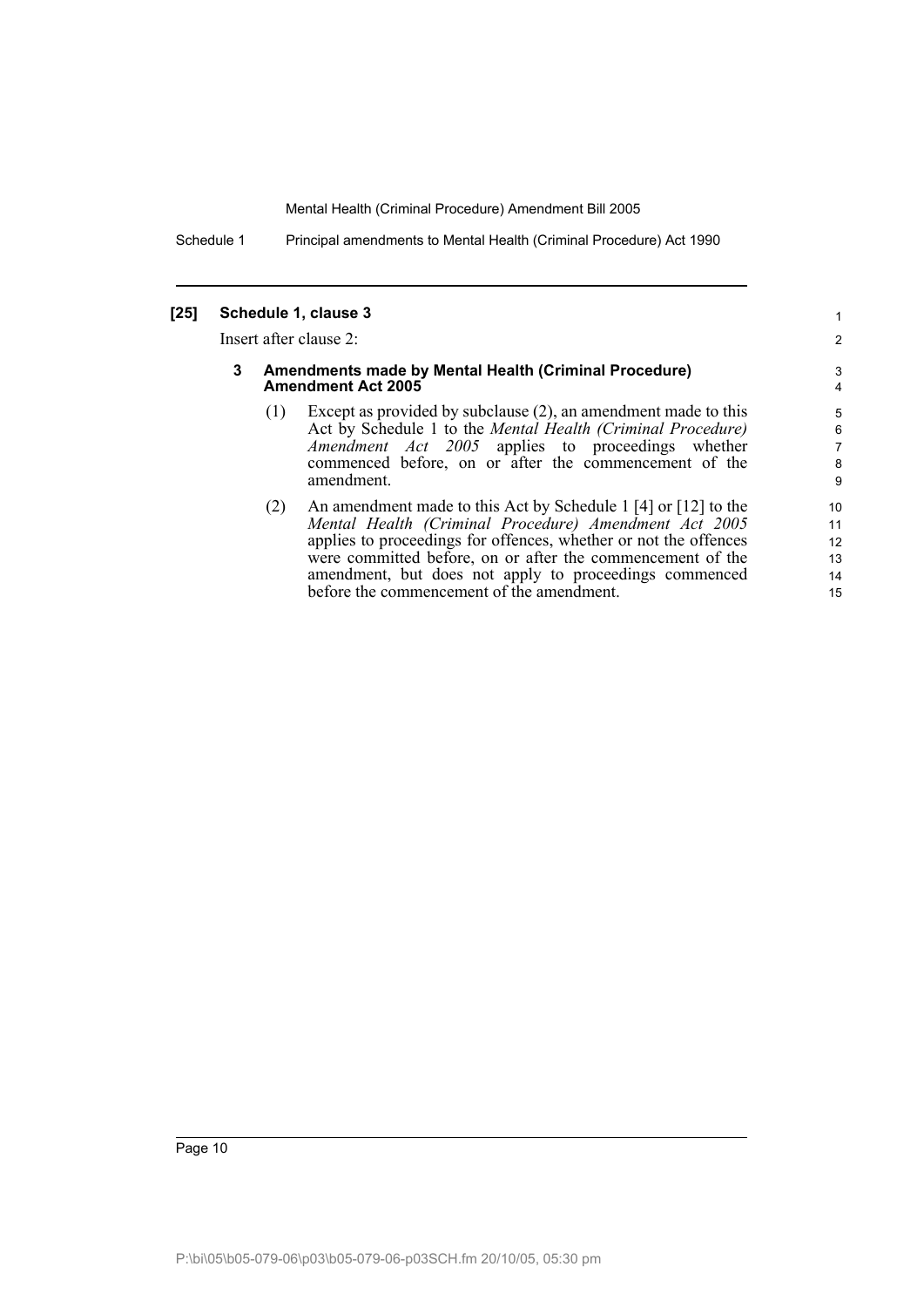Amendments to Mental Health (Criminal Procedure) Act 1990 by way of statute law revision Schedule 2

## **Schedule 2 Amendments to Mental Health (Criminal Procedure) Act 1990 by way of statute law revision**

 $(0, 1)$ 

1 2 3

|       | (Section 3)                                                                                                                                                                                                                                                                | 4                    |
|-------|----------------------------------------------------------------------------------------------------------------------------------------------------------------------------------------------------------------------------------------------------------------------------|----------------------|
| [1]   | <b>Section 3 Definitions</b>                                                                                                                                                                                                                                               | $\sqrt{5}$           |
|       | Insert in alphabetical order in section $3(1)$ :                                                                                                                                                                                                                           | 6                    |
|       | correctional centre has the same meaning as in the Crimes<br>(Administration of Sentences) Act 1999.                                                                                                                                                                       | $\overline{7}$<br>8  |
|       | detention centre has the same meaning as in the Children<br>(Detention Centres) Act 1987.                                                                                                                                                                                  | 9<br>10              |
| $[2]$ | Sections 12 (1) and 21 (2)                                                                                                                                                                                                                                                 | 11                   |
|       | Omit "counsel or a solicitor" wherever occurring.                                                                                                                                                                                                                          | 12                   |
|       | Insert instead "an Australian legal practitioner".                                                                                                                                                                                                                         | 13                   |
| $[3]$ | Section 21 Nature and conduct of special hearing                                                                                                                                                                                                                           | 14                   |
|       | Omit "the counsel or solicitor" from section 21 (3) (b).                                                                                                                                                                                                                   | 15                   |
|       | Insert instead "the Australian legal practitioner".                                                                                                                                                                                                                        | 16                   |
| [4]   | Section 28 Effect on other proceedings of finding on special hearing                                                                                                                                                                                                       | 17                   |
|       | Omit "as a prisoner" from section 28 (2).                                                                                                                                                                                                                                  | 18                   |
|       | Insert instead "as an inmate (within the meaning of the Crimes (Administration<br>of Sentences) Act 1999)".                                                                                                                                                                | 19<br>20             |
| $[5]$ | Section 30 Procedure after completion of further inquiry                                                                                                                                                                                                                   | 21                   |
|       | Omit "as a prisoner" from section 30 $(2)$ (a).                                                                                                                                                                                                                            | 22                   |
|       | Insert instead "as an inmate (within the meaning of the Crimes (Administration<br>of Sentences) Act 1999)".                                                                                                                                                                | 23<br>24             |
| [6]   | <b>Section 33 Mentally ill persons</b>                                                                                                                                                                                                                                     | 25                   |
|       | Insert after section $33(5)$ :                                                                                                                                                                                                                                             | 26                   |
|       | An order under this section may provide that, in the case of a<br>(5A)<br>defendant who is a juvenile, the defendant is to be taken to or<br>from a place by a juvenile justice officer employed in the<br>Department of Juvenile Justice rather than by a police officer. | 27<br>28<br>29<br>30 |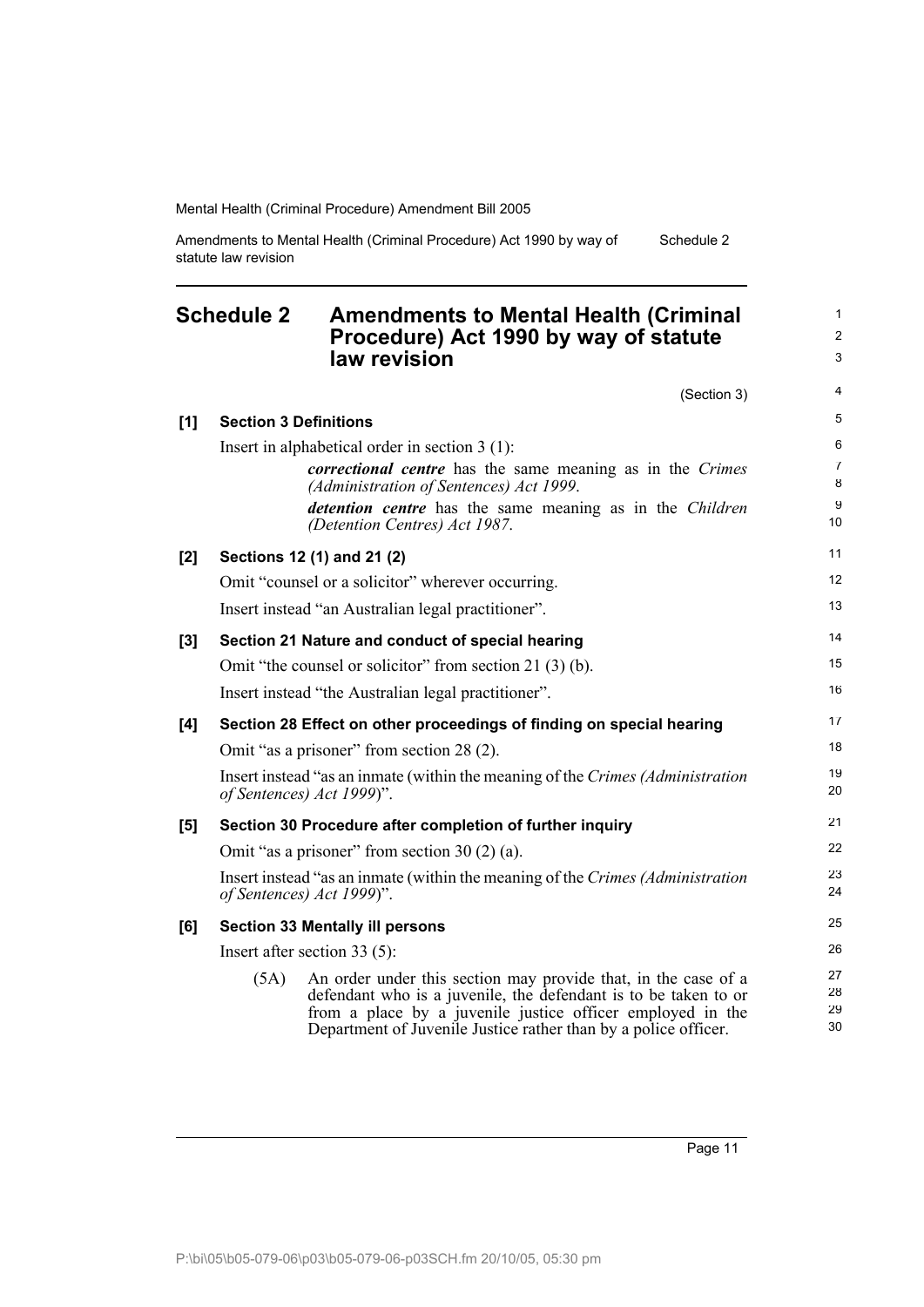Schedule 2 Amendments to Mental Health (Criminal Procedure) Act 1990 by way of statute law revision

| [7] | Section 35 Transfer from correctional centre or detention centre                                                                                       |                         |
|-----|--------------------------------------------------------------------------------------------------------------------------------------------------------|-------------------------|
|     | Omit "prison" from section 35 (2).                                                                                                                     | 2                       |
|     | Insert instead "a correctional centre or detention centre".                                                                                            | 3                       |
| [8] | Section 35 (2) (c)                                                                                                                                     | $\overline{\mathbf{4}}$ |
|     | Omit "Director of the Prison Medical Service".                                                                                                         | 5                       |
|     | Insert instead "Chief Executive Officer, Justice Health or, in the case of a<br>juvenile, the Director-General of the Department of Juvenile Justice". | 6                       |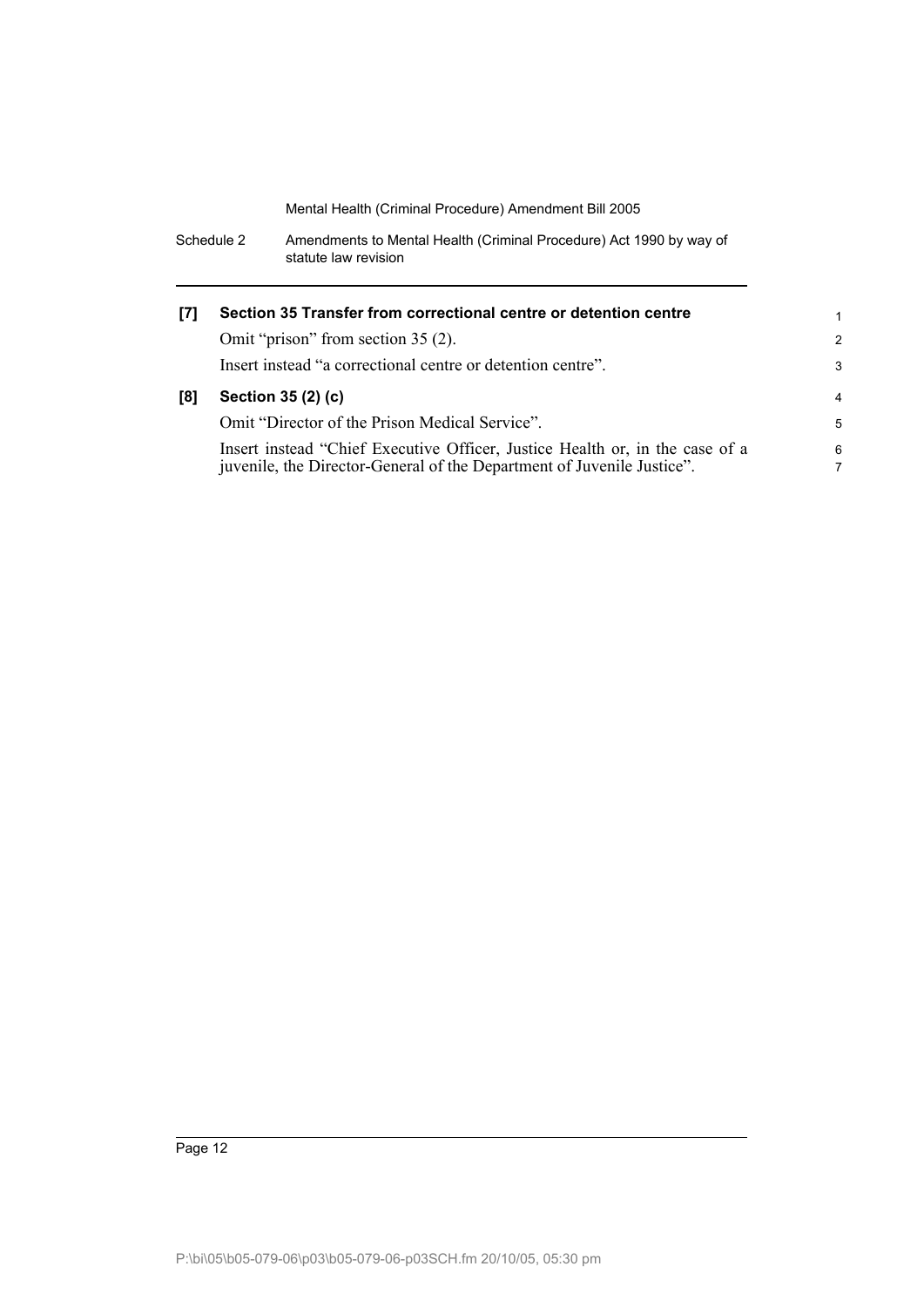Amendment of Mental Health Act 1990 Schedule 3

|     | <b>Schedule 3</b>      | <b>Amendment of Mental Health Act 1990</b>                                                                                                | 1                   |
|-----|------------------------|-------------------------------------------------------------------------------------------------------------------------------------------|---------------------|
|     |                        | (Section 4)                                                                                                                               | 2                   |
| [1] |                        | Section 80 Tribunal to review cases of persons found unfit to be tried                                                                    | 3                   |
|     |                        | Omit section 80 (1) (a). Insert instead:                                                                                                  | 4                   |
|     |                        | to an accused person who has been found, after an inquiry<br>(a)                                                                          | $\mathbf 5$         |
|     |                        | by a court, to be unfit to be tried for an offence and is<br>ordered to be detained in a hospital or other place, or is                   | 6<br>$\overline{7}$ |
|     |                        | granted bail, under section 17 of the Mental Health                                                                                       | $\bf 8$             |
|     |                        | (Criminal Procedure) Act 1990, and                                                                                                        | 9                   |
| [2] | <b>Section 80 (3)</b>  |                                                                                                                                           | 10                  |
|     |                        | Omit the subsection. Insert instead:                                                                                                      | 11                  |
|     | (3)                    | If the Tribunal is of the opinion that a person has become fit to be                                                                      | 12                  |
|     |                        | tried for an offence, it must notify the court that made the finding<br>of unfitness and the Director of Public Prosecutions accordingly. | 13<br>14            |
| [3] | <b>Section 80 (5)</b>  |                                                                                                                                           | 15                  |
|     |                        | Insert after section $80(4)$ :                                                                                                            | 16                  |
|     | (5)                    | If the Tribunal is of the opinion that a person referred to in                                                                            | 17                  |
|     |                        | subsection $(1)$ (a) has not become fit to be tried for an offence and<br>will not, during the period of 12 months after the finding of   | 18<br>19            |
|     |                        | unfitness by the court, become fit to be tried for the offence, the                                                                       | 20                  |
|     |                        | Tribunal must notify the court that made the finding of unfitness<br>and the Director of Public Prosecutions accordingly.                 | 21<br>22            |
| [4] |                        | Section 82 Tribunal to review cases of forensic patients                                                                                  | 23                  |
|     |                        | Omit "Attorney General accordingly" from section 82 (3).                                                                                  | 24                  |
|     | finding of unfitness". | Insert instead "Director of Public Prosecutions and the court that made the                                                               | 25<br>26            |
| [5] | Section 82 (3A)        |                                                                                                                                           | 27                  |
|     |                        | Insert after section $82(3)$ :                                                                                                            | 28                  |
|     | (3A)                   | The Tribunal must notify the Court and the Director of Public                                                                             | 29                  |
|     |                        | Prosecutions if, for the purpose of making a recommendation<br>under this section in relation to a forensic patient subject to a          | 30                  |
|     |                        | determination that the patient is unfit to be tried for an offence,                                                                       | 31<br>32            |
|     |                        | the Tribunal forms the opinion that the patient:                                                                                          | 33                  |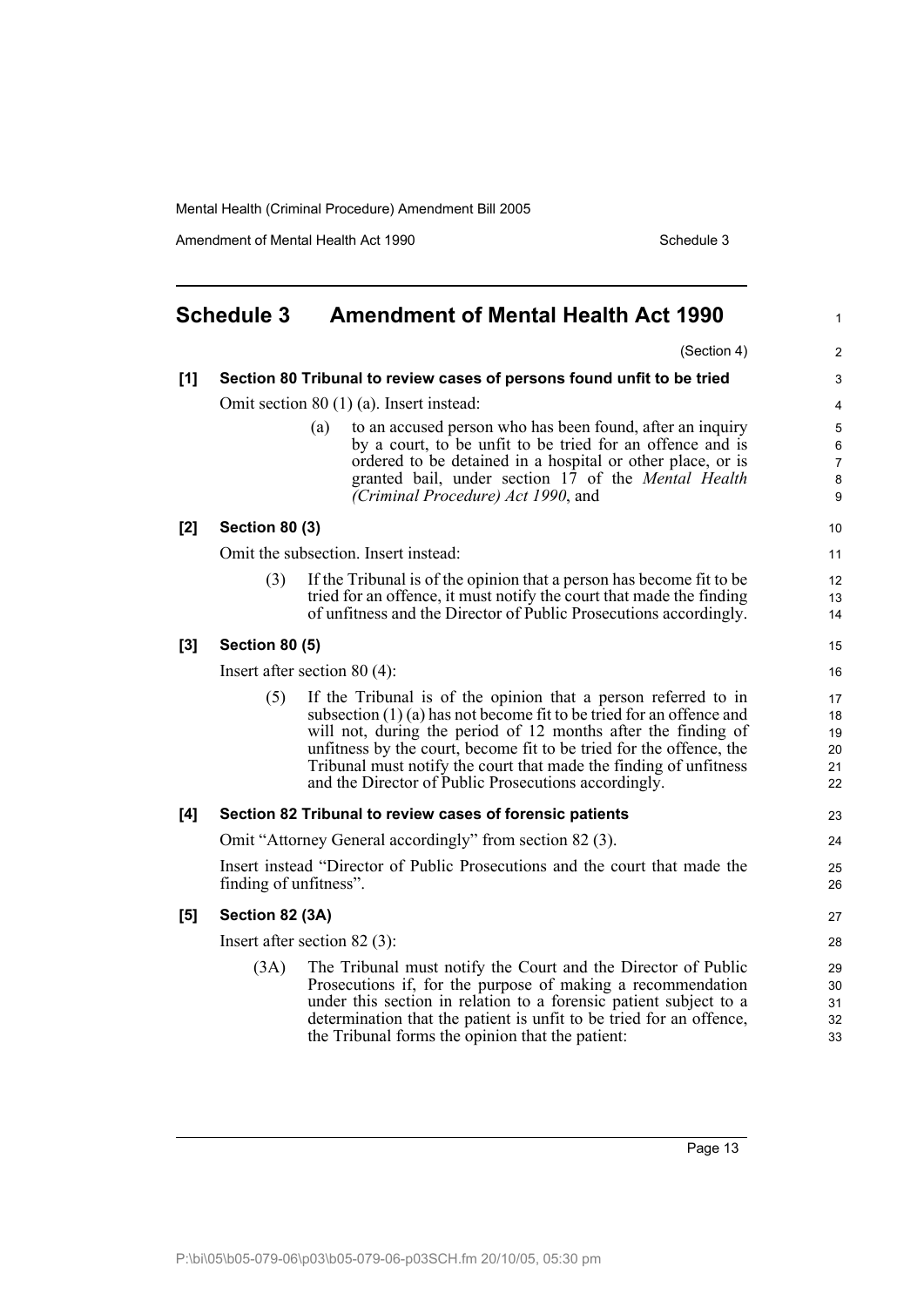|       |                       | (a)  | has not become fit to be tried for an offence, and                                                                                     | $\mathbf{1}$        |
|-------|-----------------------|------|----------------------------------------------------------------------------------------------------------------------------------------|---------------------|
|       |                       | (b)  | will not, during the period of 12 months after the finding                                                                             | $\boldsymbol{2}$    |
|       |                       |      | of unfitness by the court, become fit to be tried for the                                                                              | $\mathsf 3$         |
|       |                       |      | offence.                                                                                                                               | $\overline{4}$      |
| [6]   | <b>Section 82 (5)</b> |      |                                                                                                                                        | 5                   |
|       |                       |      | Omit the subsection. Insert instead:                                                                                                   | 6                   |
|       | (5)                   |      | The Tribunal may not recommend the release of a forensic<br>patient who:                                                               | $\overline{7}$<br>8 |
|       |                       | (a)  | is remanded in custody under section 10 $(3)$ (c) of the                                                                               | 9                   |
|       |                       |      | Mental Health (Criminal Procedure) Act 1990 pending an                                                                                 | 10                  |
|       |                       |      | inquiry into the question of the person's unfitness to be<br>tried for an offence, or                                                  | 11<br>12            |
|       |                       | (b)  | has been transferred to a hospital while serving a sentence                                                                            | 13                  |
|       |                       |      | of imprisonment and has not served the term of the                                                                                     | 14                  |
|       |                       |      | sentence or, if a non-parole period has been set in relation<br>to the sentence, the non-parole period.                                | 15<br>16            |
|       |                       |      |                                                                                                                                        |                     |
| $[7]$ |                       |      | Section 93 Breach of condition of order for release                                                                                    | 17                  |
|       |                       |      | Insert after section 93 $(1)$ (a):                                                                                                     | 18                  |
|       |                       | (al) | has committed a breach of a condition of an order releasing                                                                            | 19                  |
|       |                       |      | the person from custody under section 39 of the <i>Mental</i><br>Health (Criminal Procedure) Act 1990, or                              | 20<br>21            |
|       |                       |      |                                                                                                                                        |                     |
| [8]   | <b>Section 104</b>    |      |                                                                                                                                        | 22                  |
|       |                       |      | Omit the section. Insert instead:                                                                                                      | 23                  |
|       | 104                   |      | Termination of classification as forensic patient of person who<br>becomes fit to be tried for an offence                              | 24<br>25            |
|       |                       |      | A person in respect of whom, after a finding that the person is                                                                        | 26                  |
|       |                       |      | unfit to be tried for an offence, the Tribunal has notified the court                                                                  | 27                  |
|       |                       |      | that made the finding and the Director of Public Prosecutions that                                                                     | 28                  |
|       |                       |      | it is of the opinion that the person has become fit to be tried for<br>an offence (whether or not a special hearing has been conducted | 29<br>30            |
|       |                       |      | under section 19 of the Mental Health (Criminal Procedure) Act                                                                         | 31                  |
|       |                       |      | 1990 in respect of the offence) ceases to be a forensic patient:                                                                       | 32                  |
|       |                       | (a)  | on a finding, at a further inquiry by a court as to the                                                                                | 33                  |
|       |                       |      | person's unfitness, that the person is fit to be tried for the                                                                         | 34                  |
|       |                       |      | offence, or                                                                                                                            | 35                  |
|       |                       | (b)  | if the Director of Public Prosecutions advises the Minister                                                                            | 36                  |
|       |                       |      | that the person will not be further proceeded against in<br>respect of the offence—on the person's release from                        | 37<br>38            |
|       |                       |      |                                                                                                                                        |                     |
|       |                       |      |                                                                                                                                        |                     |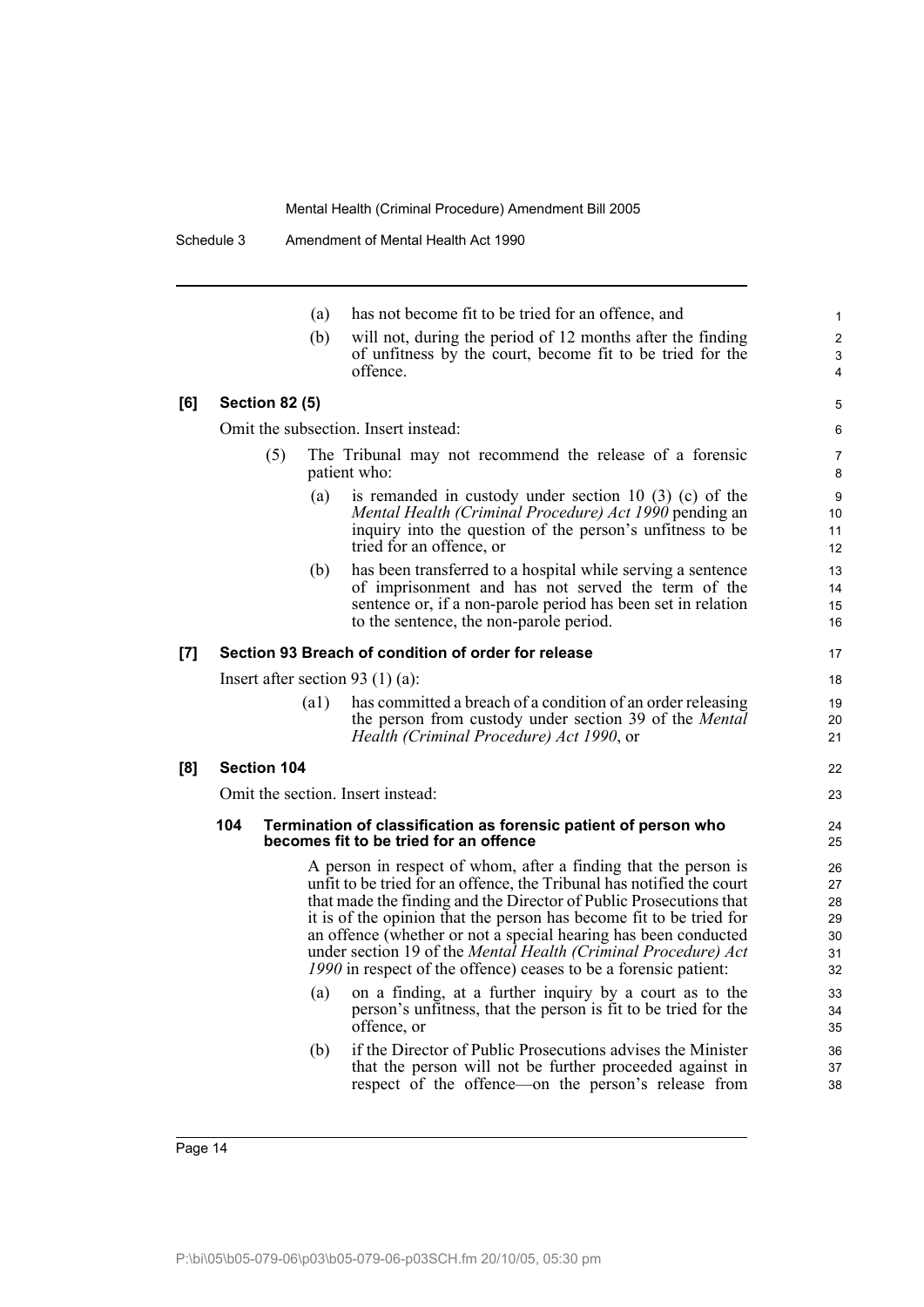Amendment of Mental Health Act 1990 Schedule 3

|        |     | detention pursuant to section 29 of the <i>Mental Health</i><br>(Criminal Procedure) Act 1990,                                                                                                                                                                                                                                                                                                                   | 1<br>$\overline{2}$                    |
|--------|-----|------------------------------------------------------------------------------------------------------------------------------------------------------------------------------------------------------------------------------------------------------------------------------------------------------------------------------------------------------------------------------------------------------------------|----------------------------------------|
|        |     | whichever first occurs.                                                                                                                                                                                                                                                                                                                                                                                          | 3                                      |
| [9]    |     | <b>Section 105</b>                                                                                                                                                                                                                                                                                                                                                                                               | $\overline{4}$                         |
|        |     | Omit the section. Insert instead:                                                                                                                                                                                                                                                                                                                                                                                | 5                                      |
|        | 105 | Termination of classification as forensic patient of person serving<br>term of imprisonment for which no non-parole period set                                                                                                                                                                                                                                                                                   | 6<br>7                                 |
|        |     | A person who, while serving a term of imprisonment for which<br>no non-parole period has been set, has been transferred to a<br>hospital from a prison ceases to be a forensic patient:                                                                                                                                                                                                                          | 8<br>9<br>10                           |
|        |     | on the expiry of the term, or<br>(a)                                                                                                                                                                                                                                                                                                                                                                             | 11                                     |
|        |     | on being classified by the Tribunal as a continued<br>(b)<br>treatment patient, or                                                                                                                                                                                                                                                                                                                               | 12<br>13                               |
|        |     | on being transferred to a prison,<br>(c)                                                                                                                                                                                                                                                                                                                                                                         | 14                                     |
|        |     | whichever first occurs.                                                                                                                                                                                                                                                                                                                                                                                          | 15                                     |
| $[10]$ |     | <b>Section 106</b>                                                                                                                                                                                                                                                                                                                                                                                               | 16                                     |
|        |     | Omit the section. Insert instead:                                                                                                                                                                                                                                                                                                                                                                                | 17                                     |
|        | 106 | Termination of classification as forensic patient of person serving<br>sentence of imprisonment for life                                                                                                                                                                                                                                                                                                         | 18<br>19                               |
|        |     | A person who, while serving a sentence of imprisonment for life,                                                                                                                                                                                                                                                                                                                                                 | 20                                     |
|        |     | being a sentence imposed otherwise than pursuant to a special<br>hearing under section 19 of the Mental Health (Criminal<br><i>Procedure) Act 1990</i> , has been transferred to a hospital from a<br>prison ceases to be a forensic patient on being transferred to a<br>prison.                                                                                                                                | 21<br>22<br>23<br>24<br>25             |
| $[11]$ |     | <b>Section 107</b>                                                                                                                                                                                                                                                                                                                                                                                               | 26                                     |
|        |     | Omit the section. Insert instead:                                                                                                                                                                                                                                                                                                                                                                                | 27                                     |
|        | 107 | Termination of classification as forensic patient of person serving<br>term of imprisonment for which non-parole period set                                                                                                                                                                                                                                                                                      | 28<br>29                               |
|        |     | A person who, while serving a term of imprisonment for which a<br>non-parole period has been set, has been transferred to a hospital<br>from a prison ceases to be a forensic patient:<br>on the expiry of the term of imprisonment, or<br>(a)<br>if the non-parole period has expired—on unconditional<br>(b)<br>release by order of the prescribed authority following a<br>recommendation of the Tribunal, or | 30<br>31<br>32<br>33<br>34<br>35<br>36 |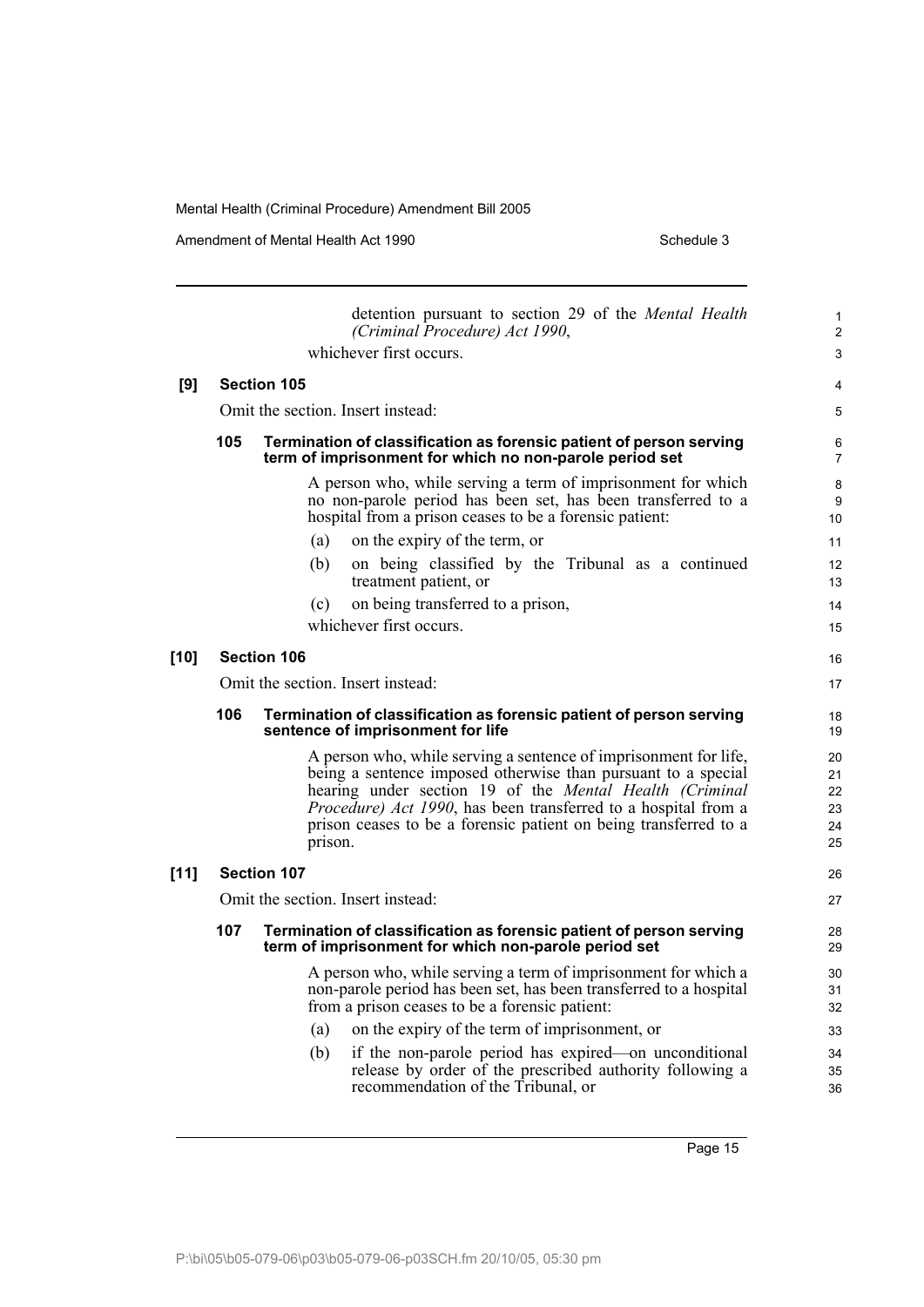|        | (c)                                                                                                                                                                                                   | if the non-parole period has expired and the person has<br>been released by order of the prescribed authority subject<br>to conditions—on the expiry of any time specified in the<br>conditions as being a time during which those conditions,<br>or any of them, are to be complied with, or | $\mathbf{1}$<br>$\overline{c}$<br>3<br>4<br>5 |
|--------|-------------------------------------------------------------------------------------------------------------------------------------------------------------------------------------------------------|-----------------------------------------------------------------------------------------------------------------------------------------------------------------------------------------------------------------------------------------------------------------------------------------------|-----------------------------------------------|
|        | (d)                                                                                                                                                                                                   | on being classified by the Tribunal as a continued<br>treatment patient, or                                                                                                                                                                                                                   | 6<br>$\overline{7}$                           |
|        | (e)                                                                                                                                                                                                   | on being transferred to a prison,                                                                                                                                                                                                                                                             | 8                                             |
|        |                                                                                                                                                                                                       | whichever first occurs.                                                                                                                                                                                                                                                                       | 9                                             |
| $[12]$ | Section 108 Termination of classification as forensic patient of person<br>on remand                                                                                                                  |                                                                                                                                                                                                                                                                                               | 10 <sup>1</sup><br>11                         |
|        | Omit "Attorney General to the Minister that the person will not be further<br>proceeded against by the Attorney General or the Director of Public<br>Prosecutions <sup>35</sup> from section 108 (a). |                                                                                                                                                                                                                                                                                               | 12<br>13<br>14                                |
|        | Insert instead "Director of Public Prosecutions to the Minister that the person<br>will not be further proceeded against".                                                                            |                                                                                                                                                                                                                                                                                               | 15<br>16                                      |
| $[13]$ | Schedule 1 Dictionary of terms used in the Act                                                                                                                                                        |                                                                                                                                                                                                                                                                                               | 17                                            |
|        | Insert at the end of paragraph (c) of the definition of <i>forensic patient</i> :                                                                                                                     |                                                                                                                                                                                                                                                                                               | 18                                            |
|        |                                                                                                                                                                                                       | , or                                                                                                                                                                                                                                                                                          | 19                                            |
|        | (d)                                                                                                                                                                                                   | a person who is granted bail pursuant to section $14$ (b) (ii)<br>or 17(2) of the Mental Health (Criminal Procedure) Act<br>1990.                                                                                                                                                             | 20<br>21<br>22                                |
| $[14]$ | Schedule 7 Savings, transitional and other provisions                                                                                                                                                 |                                                                                                                                                                                                                                                                                               | 23                                            |
|        | Insert at the end of clause $2(1A)$ :                                                                                                                                                                 |                                                                                                                                                                                                                                                                                               | 24                                            |
|        |                                                                                                                                                                                                       | Mental Health (Criminal Procedure) Amendment Act<br><i>2005</i>                                                                                                                                                                                                                               | 25<br>26                                      |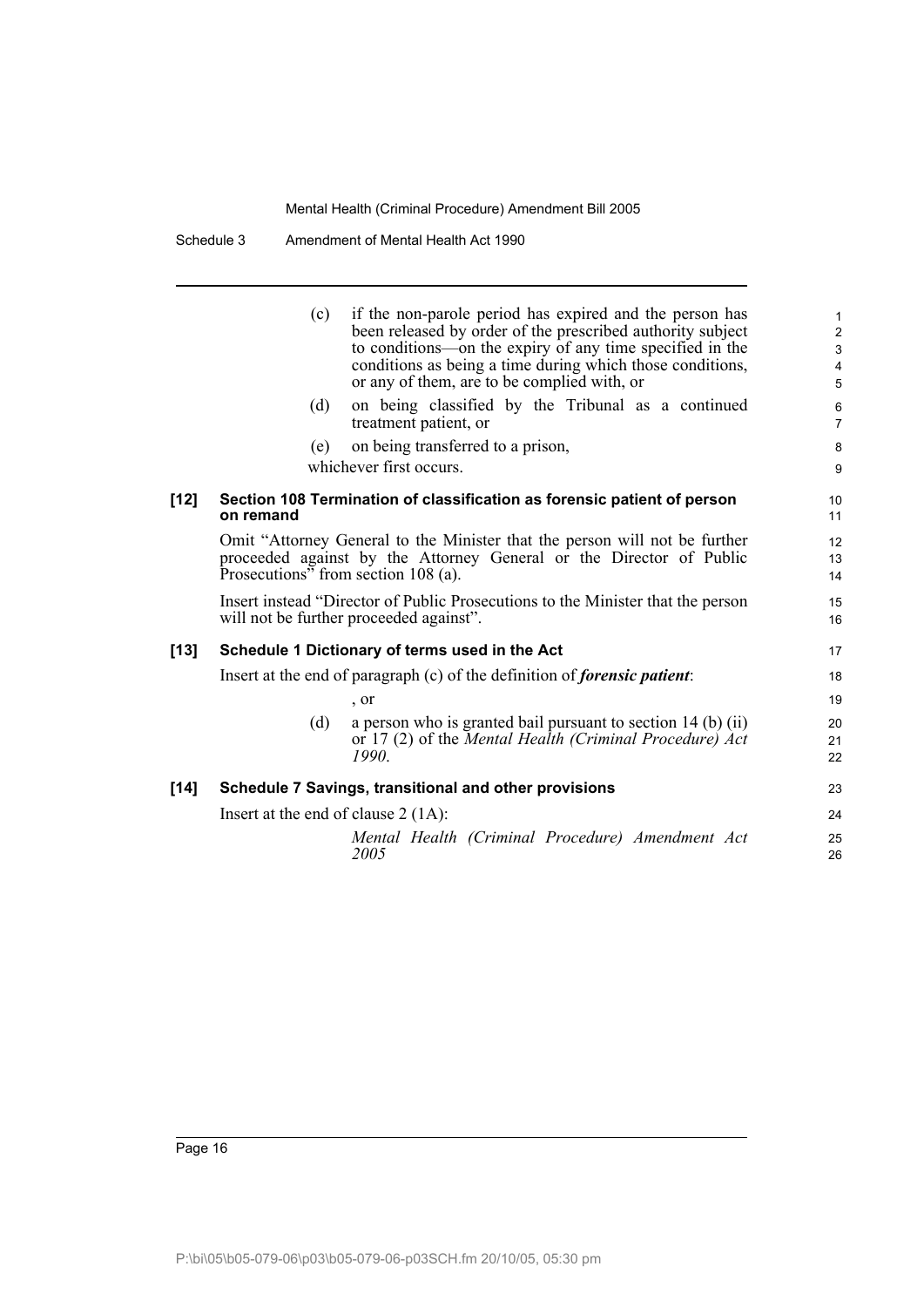Amendment of Mental Health Act 1990 Schedule 3

#### **[15] Schedule 7, Part 9** Insert after Part 8: **Part 9 Provisions consequent on enactment of Mental Health (Criminal Procedure) Amendment Act 2005 45 Application of amendments** (1) In this clause, *amending Act* means the *Mental Health (Criminal Procedure) Amendment Act 2005*. (2) An amendment made by Schedule 3 [1], [2], [3], [4] or [5] to the amending Act applies to a finding by a court that a person is unfit to be tried for an offence whether or not the finding is made in proceedings commenced before, on or after the commencement of the amendment. (3) Section 82 (5) (b) (as inserted by the amending Act) applies to a forensic patient whether or not the relevant transfer to a hospital occurred before, on or after the commencement of the paragraph. (4) An amendment made to this Act by Schedule 3 [7] to the amending Act applies to orders whether made before, on or after the commencement of the amendment. (5) An amendment made to this Act by Schedule 3 [9], [10] or [11] to the amending Act extends to a person who was a forensic patient immediately before the commencement of the amendment. (6) An amendment made to this Act by Schedule 3 [13] to the amending Act applies to a person whether or not the relevant grant of bail was made before, on or after the commencement of the amendment. 1 2 3 4 5 6 7 8 9 10 11 12 13 14 15 16 17 18 19  $20$ 21 22 23 24 25 26 27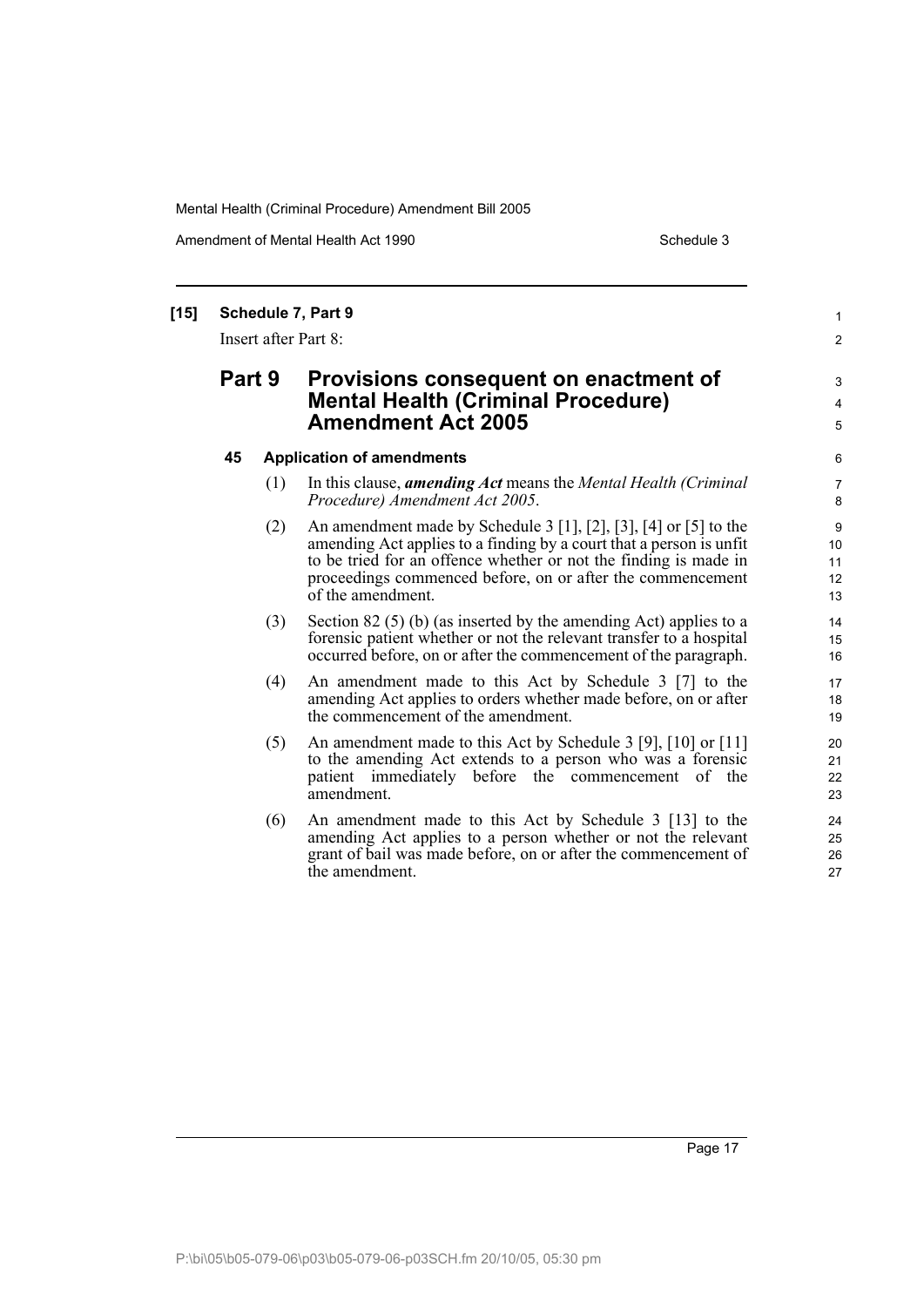Schedule 3 Amendment of Mental Health Act 1990

## **[16] Explanatory note**

Omit the Tables to the explanatory note. Insert instead:

## **Table 1—Persons found not guilty by reason of mental illness**

1 2 3

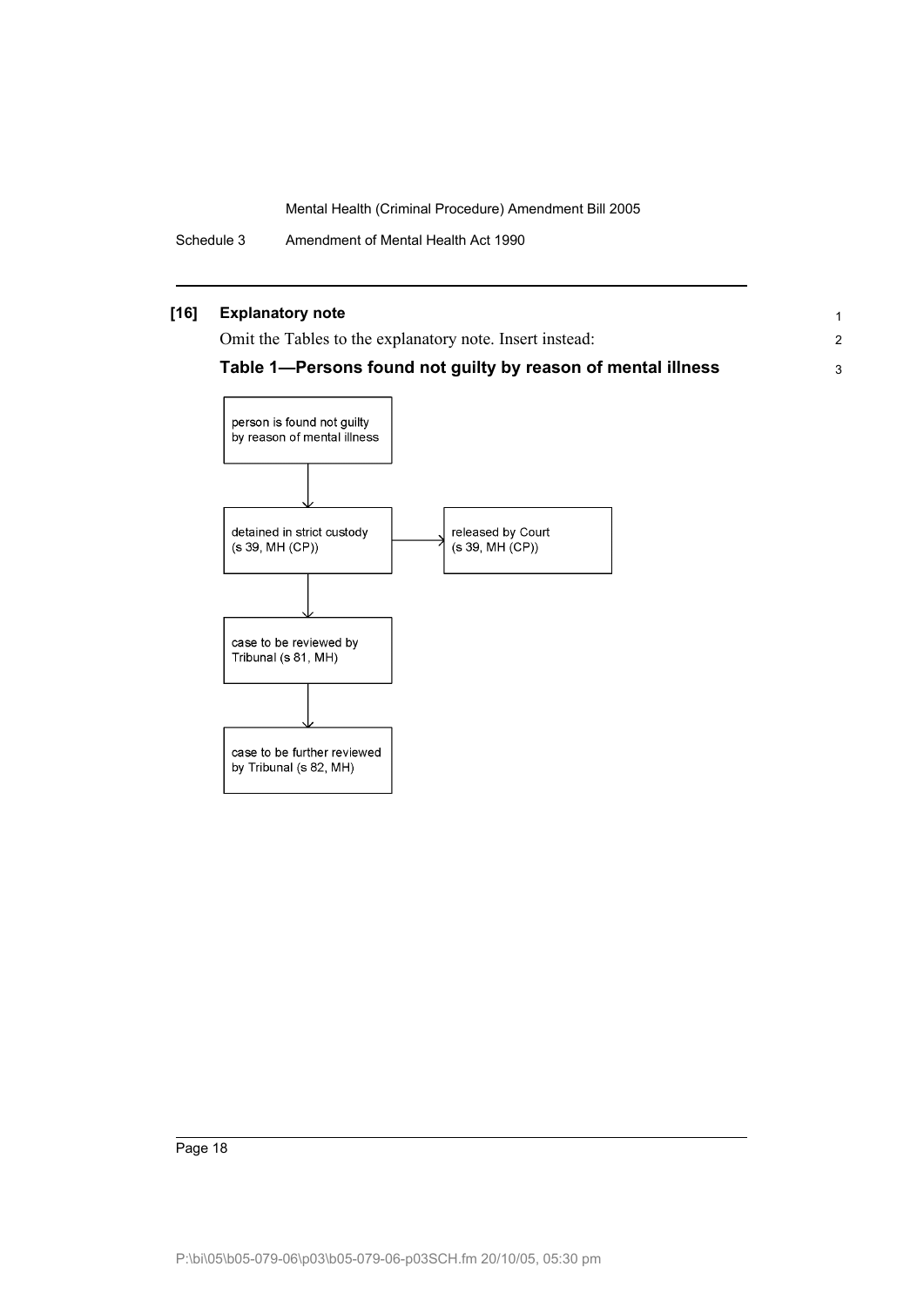Amendment of Mental Health Act 1990 Schedule 3





\* Note: See Table 3 for consequences of such a finding.

\*\* Note: See Table 4 for effects of the review of such a person's case. The person is a forensic patient. See section 102 for circumstances when the person ceases to be a forensic patient.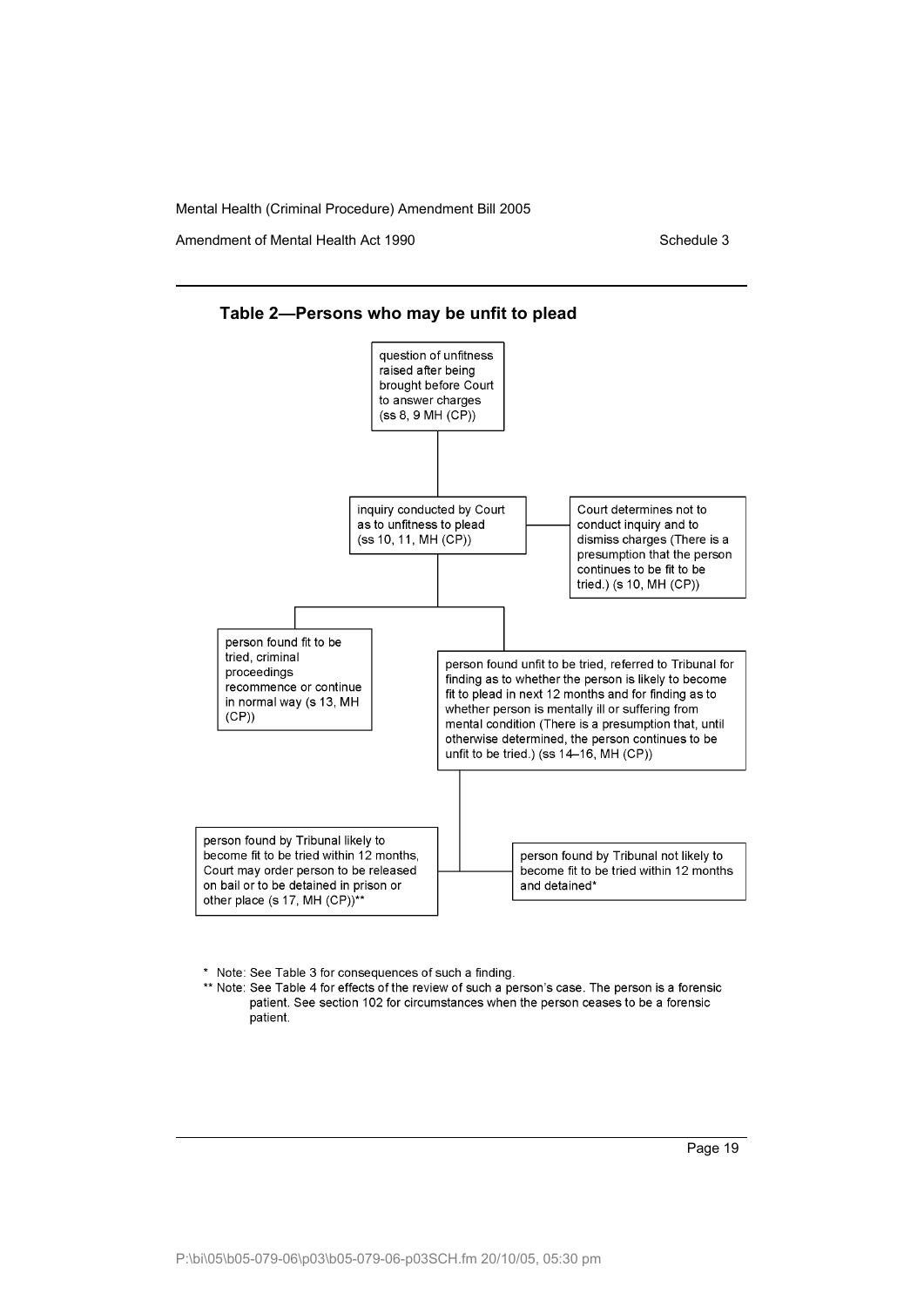Schedule 3 Amendment of Mental Health Act 1990

### **Table 3—Persons found by Tribunal not likely to be fit to be tried within 12 months**



\* Note: The person is a forensic patient. See section 101 for circumstances when the person ceases to be a forensic patient.

\*\*Note: The person is a forensic patient. See section 103 for circumstances when the person ceases to be a forensic patient.